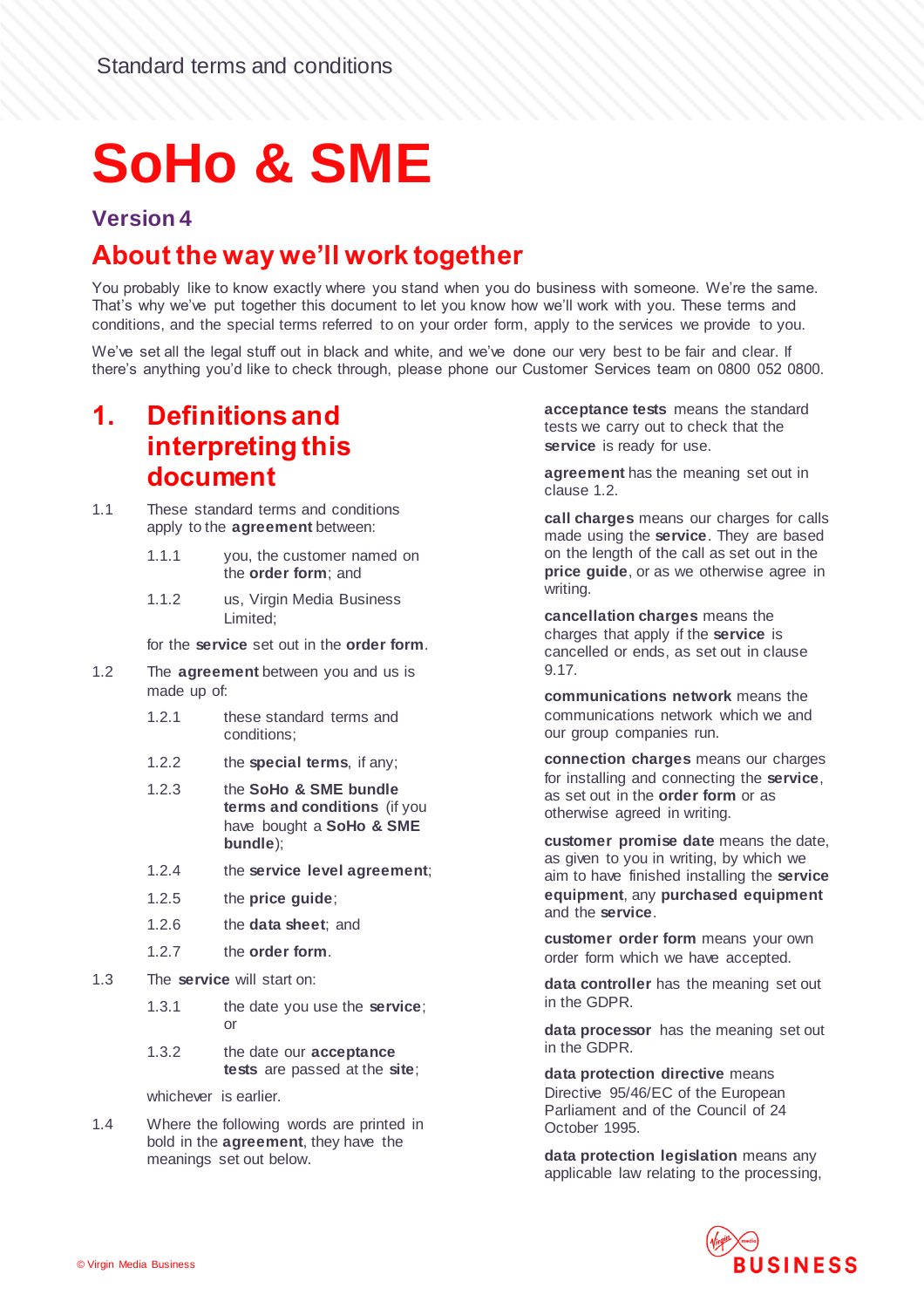privacy and use of **personal data**, as applicable to the **data controller**, the **data processor** or the **service**, including the Data Protection Act 1998 and the Privacy and Electronic Communications (EC Directive) Regulations 2003 and any laws or regulations implementing the **data protection directive** or the **e-Privacy directive** and the **GDPR**.

**data sheet** means the document which describes the **service**.

**data subject** means any information relating to an identified or identifiable natural person.

**e-Privacy directive** means the Directive 2002/58/EC of the European Parliament and of the Council of 12 July 2002.

**gaining provider** means a provider (other than us) of a **regulated service**.

**GDPR** means the regulation (EU) 2016/679 of the European Parliament and of the Council of 12 July 2002.

**general conditions** means Ofcom's general conditions of entitlement which apply to communications networks and service providers who provide **regulated services**.

**group company** means, for the purposes of this **agreement**, a group undertaking (as that term is defined in sections 1161 and 1162 of the Companies Act 2006) of either us or you as appropriate.

**installation costs** has the meaning set out in clause 4.3.

**intellectual property rights** means any rights and interest in patents, trademarks, service marks, trade and business names, rights in design, copyright, database rights, know-how and any other similar right (whether existing or applied for, or there is a right to apply to be registered) and any similar rights to those rights under any other jurisdiction.

**law** means any relevant law, regulation, guideline or code of conduct (whether or not they are legally binding) which applies to you or us in any jurisdiction.

**materials** means any material, in whatever form, including **service literature**, the **data sheet**, processes, reports, manuals, drawings, information and instructions.

**minimum period** means the period stated on the **order form**, starting on the **service start date**. If no period is set out on the **order form**, the minimum period is 12 months starting on the **service start date**.

**model contract clauses** means the standard clauses approved by the European Union for use when **personal data** is transferred outside of the European Economic Area.

**order form** means our order form.

**our website** means [www.virginmediabusiness.co.uk](http://www.virginmediabusiness.co.uk/) or any other web address we tell you about from time to time.

**personal data** has the meaning set out in the **data protection legislation**.

**price guide** means information about charges for the **service**.

**processing** has the meaning set out in the **data protection legislation** and **process**, **processes** and **processed** shall be construed accordingly.

**purchased equipment** means any equipment you buy from us in connection with the **service**.

**rental** means the rental for the **service**, as set out in the **price guide** or as otherwise agreed in writing.

**regulated service** means any **service** which the **general conditions** apply to.

service means the service we provide to you under this **agreement**.

**service credits** means any amount, as set out in the **service level agreement**, we will credit against the charges if we fail to meet the levels of service set out in the **service level agreement**.

**service equipment** means the equipment (other than any **purchased equipment**) and associated **materials** (including software forming part of the equipment) we provide to allow you to receive or use the **service**.

**service level agreement** means our service level agreement applying to the **service**.

**service literature** means any up-to-date specifications, brochure, user guide, instructions or other information that we publish in connection with the **service**.

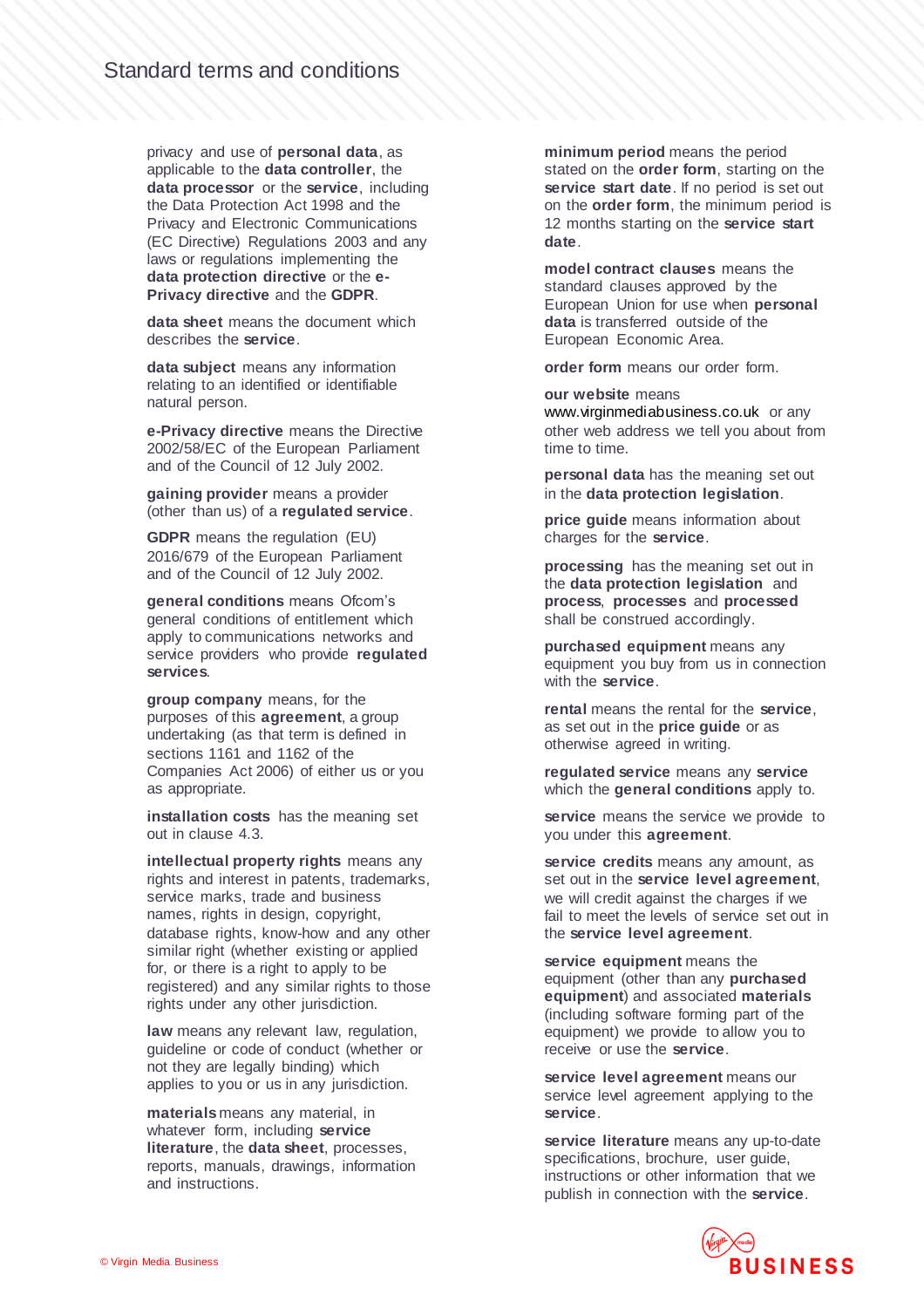**service start date** means the date the **service** starts, as explained in clause 1.3.

site means your site where we provide the **service** to you.

**small business** means a customer with no more than 10 employees.

**SoHo & SME bundle** means the bundle of services advertised as such by us and ordered from us using our SoHo & SME bundle order form.

**special terms** means any extra terms and conditions specific to the **service**.

**survey** means any survey or other investigations we believe we need to carry out at the **site**.

**working day** means 9am to 5.30pm Monday to Friday, except bank holidays and public holidays in the relevant part of the United Kingdom.

**your apparatus** means any apparatus (other than **service equipment**) used to receive or use the **service**, including **purchased equipment**, cabling, wiring and personal computers and any software incorporated in them.

- 1.5 In the **agreement**, any reference to:
	- 1.5.1 'person' includes any person, partnership, firm, company, business, government, organisation, government agency, trust, association;
	- 1.5.2 'you' includes your employees and agents, any person who takes over your business, and any person who we reasonably believe is acting for you; and
	- 1.5.3 'we' includes our employees and agents, any person acting for us, and any person who takes over our business.
- 1.6 In the **agreement**, general words introduced or followed by 'other', 'including' or 'in particular' do not have a restrictive meaning because examples are also used.
- 1.7 The headings of clauses are for convenience only and do not affect the meaning of the clauses.
- 1.8 Where these terms and conditions say that you must not do something, you

must not allow any other person to do it either. You must do everything reasonably possible to prevent any other person doing it.

- 1.9 If you have bought a **SoHo & SME bundle**, these standard terms and conditions will apply to each service within the bundle as if each service had been bought separately.
- 1.10 If there are any inconsistencies between the documents making up the **agreement**, unless we state otherwise, the documents will take priority in the following order.
	- 1.10.1 The **SoHo & SME bundle terms and conditions** (if you have bought a **SoHo & SME bundle**)
	- 1.10.2 The **special terms**
	- 1.10.3 These standard terms and conditions
	- 1.10.4 The **service level agreement**
	- 1.10.5 The **order form**
	- 1.10.6 The **price guide**
	- 1.10.7 The **data sheet**

#### **2. Ordering the service**

2.1 To order the **service** you must fill in our standard **order form** or give our sales representative (by phone or email) the information and permission needed to fill in the **order form** for you.

#### **3. Period of the agreement**

- 3.1 The **agreement** will come into force when:
	- 3.1.1 you and we have both signed the **order form**;
	- 3.1.2 we have sent you an email accepting an **order form** which you have signed and sent to us;
	- 3.1.3 we have emailed you an **order form** which one of our sales representatives has filled in, based on information you provided, and which you have not asked us to cancel

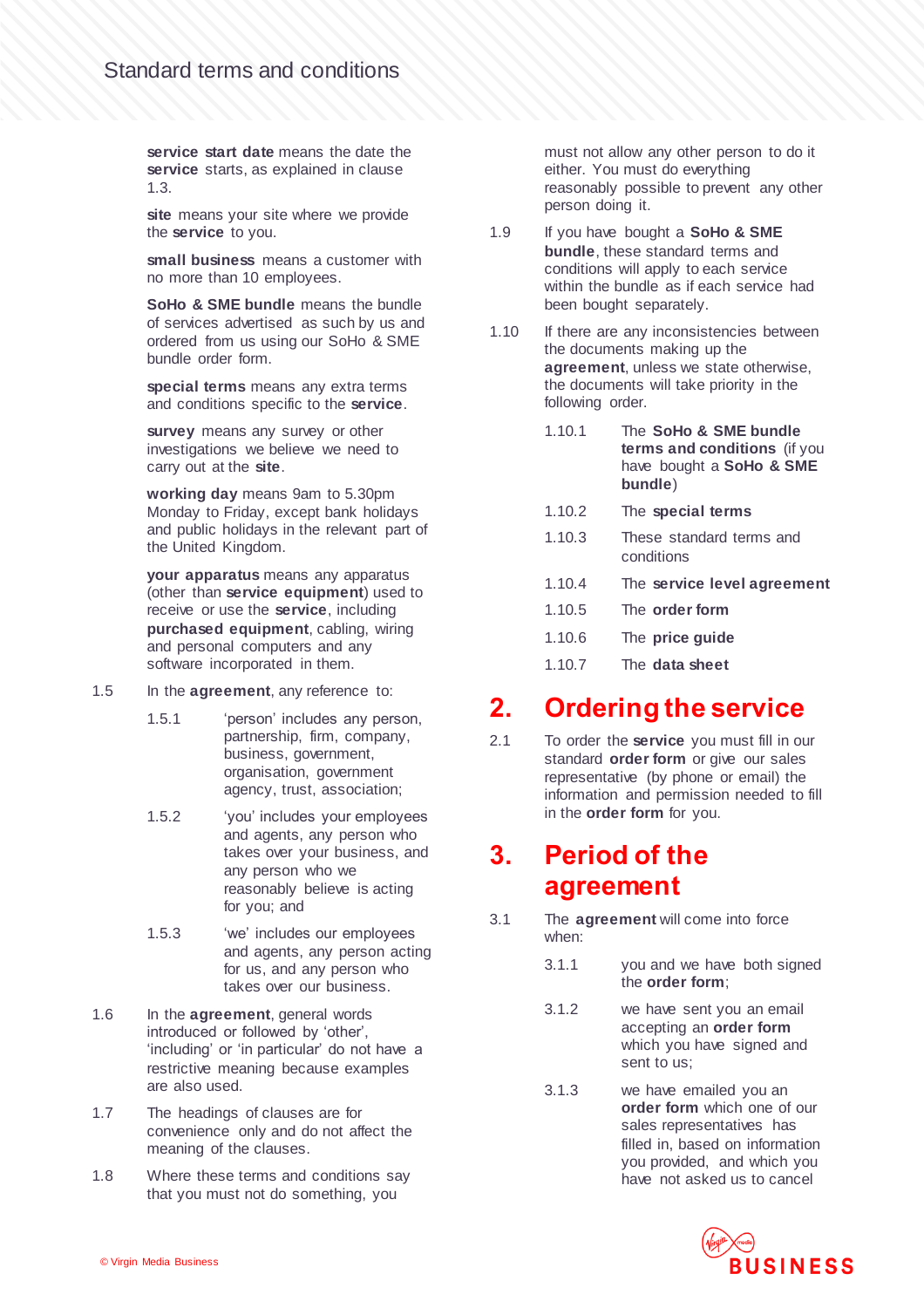or alter within 48 hours of us sending it to you;

- 3.1.4 we have received an online order from you through our e-commerce website;
- 3.1.5 you start using the **service**; or
- 3.1.6 we make the **service** available to you;

whichever is earlier.

- <span id="page-3-0"></span>3.2 Unless you or we end the **agreement** early (in the way allowed under the **agreement**), it will stay in force for the **minimum period** (see clause 3.3 below) and then continue until you or we end it by giving the other at least 90 days' notice in writing. If you or we do not want the **agreement** to continue beyond the **minimum period**, written notice must be given at least 90 days before the end of the **minimum period**. If you are a **small business** and want to end the **agreement** for a **regulated service**, we will accept written notice from you or from a **gaining provider** on your behalf.
- 3.3 The **minimum period** is:
	- 3.3.1 the period stated on the **order form** starting on the **service start date**; or
	- 3.3.2 if no period is set out on the **order form**, 12 months starting on the **service start date**.

If the **service** involves installing equipment at more than one site, the **minimum period** will start on the **service start date** of the last **site** equipment is installed at, unless the **special terms** say otherwise.

#### **4. Installing the service equipment and purchased equipment, and responsibility for it**

- 4.1 We will only provide the **service** if:
	- 4.1.1 our **survey** of the **site** is satisfactory;
	- 4.1.2 we have the access we need to the **site** (see clause 8);
- 4.1.3 we are happy with the credit check we carry out (see clause 9.10); and
- 4.1.4 we are satisfied with the identity checks we carry out (see clause 25.5).
- 4.2 If we ever reasonably believe that you are not meeting the requirements of clause 4.1, we may end the **agreement** (or any part of it) immediately by giving you written notice. We will not be liable for any consequences of doing this.
- 4.3 We will estimate our costs for installing and connecting the service (**installation costs**), and these will be set out in the **order form** or otherwise specified in writing. We may also carry out a **survey** of the **site** where we provide the **service**. If:
	- 4.3.1 when we carry out a **survey** of the **site** our **survey** indicates that there will be extra costs (above the **installation costs**) for us to provide the **service**;
	- 4.3.2 when we are installing and connecting the **service**, we discover something which was not highlighted by the **survey**, and this results in there being extra costs (above the **installation costs**); or
	- 4.3.3 when we are installing and connecting the **service** you or the landlord of your **site** ask us to make a change to the **service**, and this results in there being extra costs (above the **installation costs**);

we will tell you.

In these circumstances we can, after giving you written notice, increase our charges by the amount of the extra costs. You will have the right to cancel the **agreement** by giving us at least 30 days' written notice. You must do this within 30 days of receiving our written notice. If you exercise this right to cancel, you will not have to pay a **cancellation charge** (see clause 9.17). If you do not exercise this right to cancel you must pay the increased charges.

4.4 We will use our reasonable efforts to install and connect the **service** 

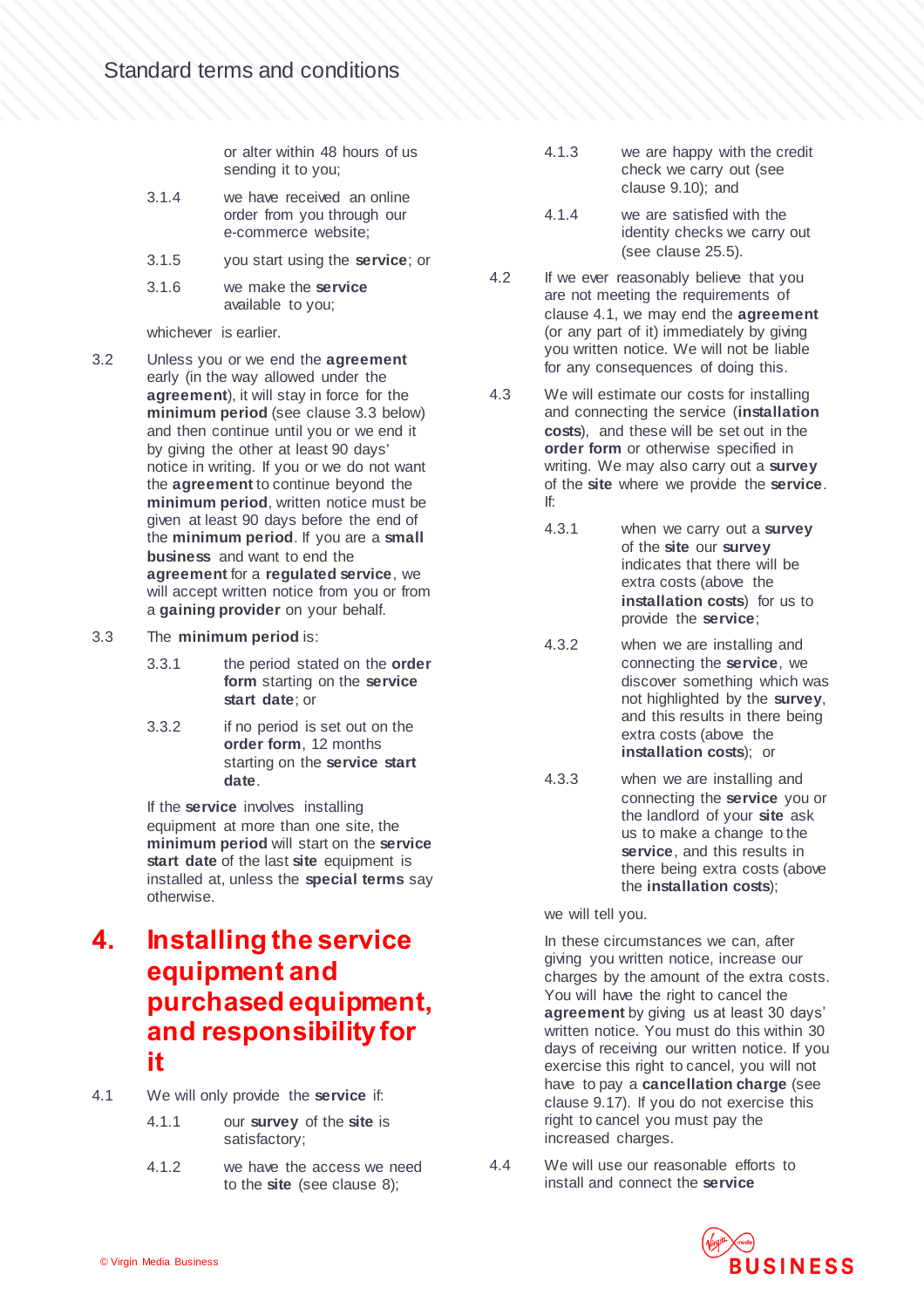**equipment**, and any **purchased equipment**, so that the **service** is available by the **customer promise date**. We may change the **customer promise date** as set out in clause 4.5. If the **service** is not available by the **customer promise date**, you may be entitled to claim **service credits** as set out in clause 10.

Any lead times specified in the **order form** (other than any **customer promise date**), **data sheet** or **service literature** are estimates only and are not binding on us.

- 4.5 We may change the **customer promise date** by the length of any delay resulting from:
	- 4.5.1 your intentional actions, neglect or failure to meet your obligations under the **agreement**; or
	- 4.5.2 any of the circumstances set out in clause 19;

or if we both agree in writing to change the **customer promise date**.

- 4.6 You must provide (at your own expense) appropriate space, power, ducting and environment for us to install and maintain the **service equipment** and **purchased equipment** at the **site**. You must make sure that you make any necessary preparations before the **service equipment** and **purchased equipment**  is connected, and you must follow any instructions we give you on making those preparations.
- 4.7 If you do not keep an agreed appointment for us to enter the **site** in connection with carrying out a **survey**, we may charge you a call-out fee.
- 4.8 If, on any agreed date, you fail to:
	- 4.8.1 take delivery of, or allow us to install, the **service equipment** or **purchased equipment**; or
	- 4.8.2 allow us to carry out work;

we may arrange storage for the **service equipment** or **purchased equipment** at your risk (meaning that we will not be liable for any loss or damage arising while the equipment is in storage). You will have to pay the reasonable costs of the storage.

We may also charge you a call-out fee and any reasonable costs arising as a result of your failure.

- 4.9 Unless we agree otherwise with you in writing, there must be a secure electricity supply available at the **site**, at the points and with the connections we specify, for installing, using and maintaining the **service equipment** and **purchased equipment**. If you would need the **service** to continue uninterrupted in a power failure, you must provide back-up power which meets the requirements of the relevant British standards. We will not be liable for faults arising in the **service**, **service equipment** or **purchased equipment** as a result of a power failure.
- 4.10 We will use our reasonable efforts to put the **service equipment** and **purchased equipment** where you want it, but our decision on where to put them will be final and binding.
- 4.11 The **service equipment** will remain our property at all times. You agree to make our ownership of the **service equipment** clear to all third parties. We will own the **purchased equipment** until you have paid us the full purchase price.
- 4.12 You will be responsible for all loss of or damage to the **service equipment** and **purchased equipment** at the **site** when they have been delivered. You must insure the **service equipment** against all relevant risks.
- 4.13 We may alter or replace the **service equipment** from time to time as long as the altered or replacement equipment does not have a significant negative effect on the **service**.
- 4.14 You are responsible for always making sure that the **service equipment** is kept safe and used properly at the **site**. Unless the loss or damage results just from our negligence, actions or failings, we will not have any liability for loss of or damage to the **service equipment** (including lightning or electrical damage) and you must indemnify (fully compensate) us for any such loss or damage. Things you must and must not do under this clause include, but are not limited to, the following.
	- 4.14.1 You must not do the following.
		- (a) Sell, let, transfer, dispose of, repair, service, tamper

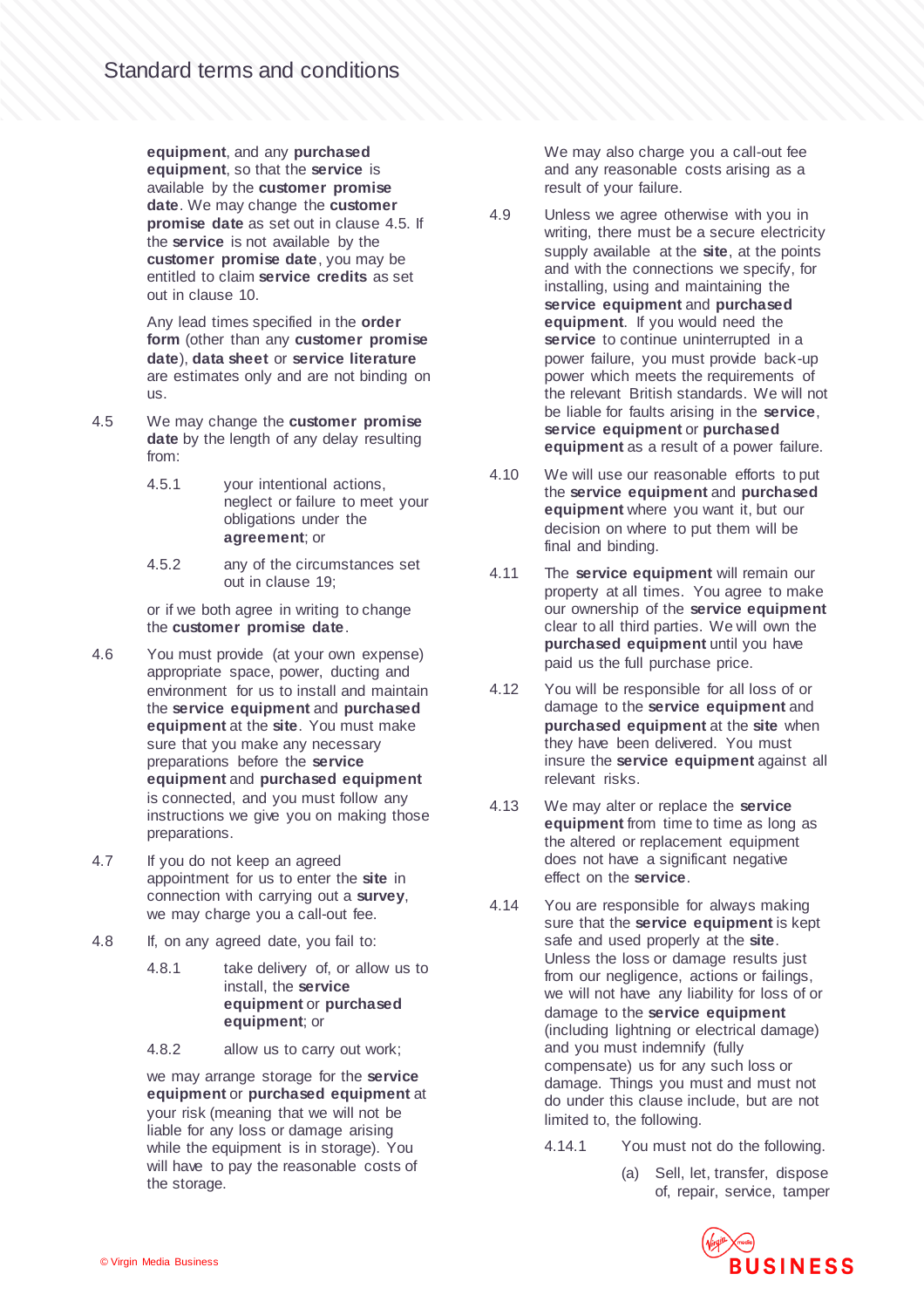with, remove or interfere with the **service equipment**, use it as security for borrowing, or do anything else which would affect our rights over the **service equipment**.

- (b) Add to, alter or in any way interfere with the **service equipment**, including connecting it to any equipment or device designed to divert electronic communications services to a different provider.
- (c) Allow the **service equipment** to be repaired, serviced or otherwise attended to by any person other than our authorised representative.
- (d) Anything which is likely to damage the **service equipment** or reduce its performance or operation.
- (e) Remove, tamper with, change or mask any words or labels on the **service equipment** or any part of it.
- 4.14.2 You must do the following.
	- (a) Keep the **service equipment** at the **site** and not move it at any time.
	- (b) Protect, keep and use the **service equipment**:
		- (i) in line with any written instructions we may give you from time to time; or
		- (ii) if we do not give you such instructions, to the same standard as a reasonable owner of **service equipment** would keep it.
	- (c) In an emergency, take whatever steps as are

reasonably necessary to protect the **service equipment**, and tell us about the emergency as soon as possible.

- (d) Allow us to inspect, test and maintain the **service equipment** at all reasonable times and after giving you reasonable notice.
- (e) Prevent any circumstance or thing which is likely to damage the **service equipment**  or reduce its performance or operation.
- 4.15 You must immediately tell us of any loss of or damage to the **service equipment**. We will not have any liability for loss or damage arising as a result of you not keeping to clause 4.14.
- 4.16 Clauses 4.14 and 4.15 will also apply to the **purchased equipment** if breaking the clause in connection with **purchased equipment** would or could affect our ability to provide the **service** under the **agreement**.

#### **5. Accepting the service**

- 5.1 After installing the **service equipment** and any **purchased equipment** we will carry out **acceptance tests** to make sure that the **service** is ready for use at the **site**. If the **service** is not ready for use, we will carry out any necessary work and repeat the **acceptance tests**.
- 5.2 You can ask for all **acceptance tests** to be carried out in the presence of your representative, as long as they are available at reasonable times, as specified by us. When the **acceptance tests** have been passed, we may ask you to sign a form confirming this. If your representative then does not sign the form within five **working days** of being asked to do so, the **service equipment** and **purchased equipment** will be considered to have been installed successfully from the date of the **acceptance tests**.

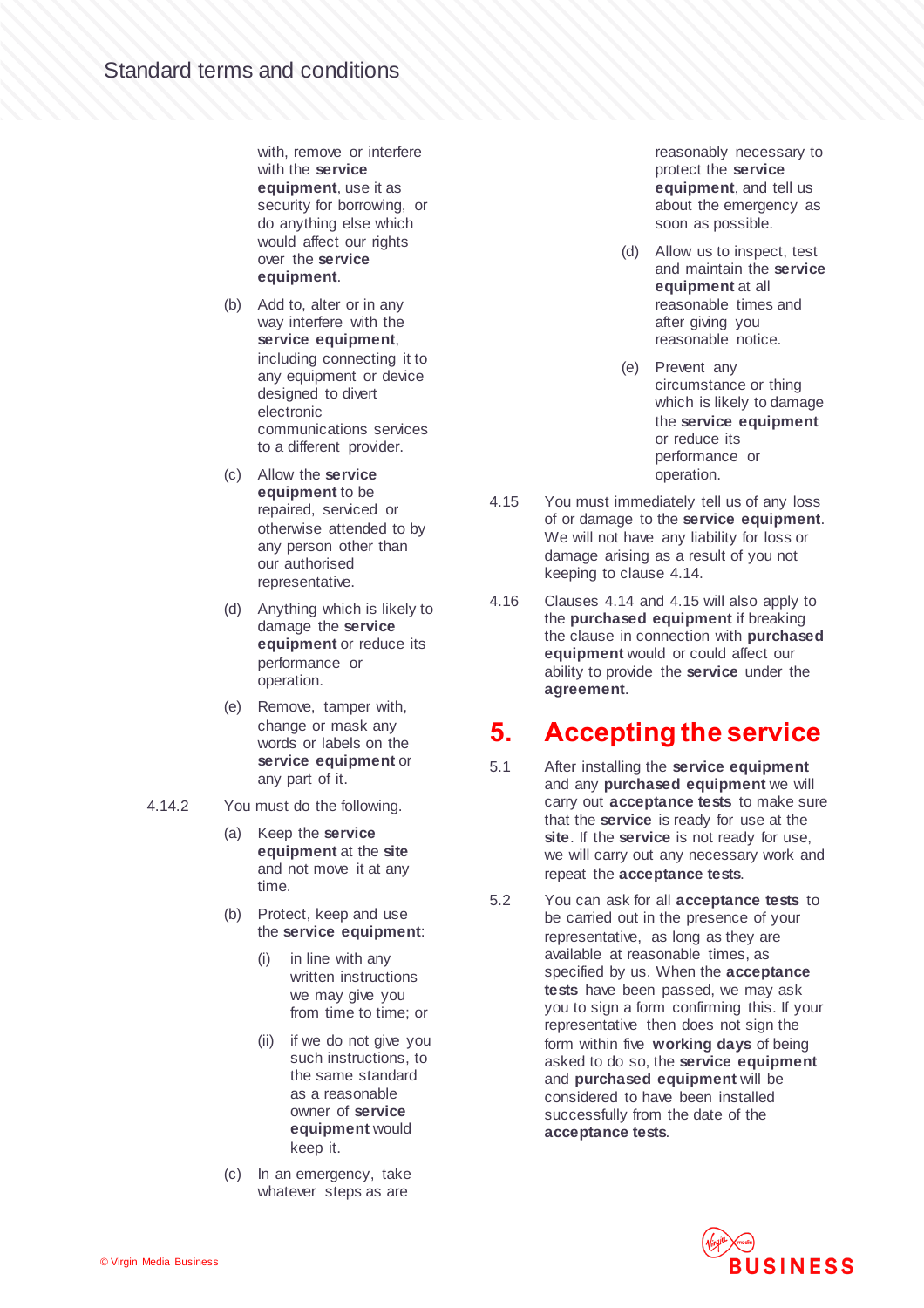#### **6. Your apparatus**

- 6.1 If we agree to use any cabling or wiring already installed at the **site**, you must have full rights for the cabling or wiring to be used for the purpose of us providing the **service**, and you guarantee that it meets all relevant standards and any specifications we tell you.
- 6.2 We will not be liable for any loss or damage arising directly or indirectly from any use of **your apparatus** in connection with the **service**. You are entirely responsible for the security of **your apparatus**.
- 6.3 You are entirely responsible for:
	- 6.3.1 the security of your information technology systems and network; and
	- 6.3.2 the accuracy, reliability and stability of stored information.

Before we install the **service equipment** and **purchased equipment** you must take all necessary steps to back up your information and data, and make sure it is secure. You must follow all our reasonable instructions on preparing **your apparatus** and the **site**. We will not be liable for any loss or damage arising from you failing to follow our instructions.

- 6.4 You are responsible for making sure that **your apparatus** is appropriately programmed, equipped, compatible and connected for use with the **service equipment**, in line with our reasonable instructions (if any) and any other instructions or procedures that apply to using **your apparatus** or the **service**. Unless we agree to help you (see clause 6.8), you are responsible for connecting **your apparatus** to our **communications network**.
- 6.5 Unless we agree otherwise in writing, we are not responsible for repairing and maintaining **your apparatus**.
- 6.6 You must make sure that **your apparatus** is in good working order and meets all standards, approvals and **laws** that apply. We may disconnect, or instruct you to disconnect, any of **your apparatus** if, in our reasonable opinion it:
	- 6.6.1 does not meet any standard, approval or **law** that applies at the time;
- 6.6.2 may cause injury to any person or significant damage to property; or
- 6.6.3 may reduce the quality of any service we provide.
- 6.7 We will have no liability resulting from you not being able to use the **service** if this is due to:
	- 6.7.1 **your apparatus** not being compatible with the **service equipment**, the **service**, our **communications network** or any third party's communications network; or
	- 6.7.2 **your apparatus** failing or breaking down.
- 6.8 If we agree to help you to prepare **your apparatus** or its connection to our **communications network**, you must pay our charges for our help, as set out in the **price guide** or agreed with you.

#### **7. Phone numbers**

- 7.1 Any phone numbers we allocate to you do not belong to you. You do not have any rights in the phone numbers. You must not try to register any of our phone numbers as a trademark, service mark or web address, whether on its own or with some other words or trading style.
- 7.2 You are not entitled to sell or transfer any phone number allocated to you, except where allowed by **law**.
- 7.3 If necessary for commercial, operational or technical reasons, or in order to meet the requirements of any relevant authority, we can change or withdraw any phone number or code, or group of phone numbers or codes, allocated to you. We will not be liable for any costs, inconvenience or losses (including marketing and stationery costs) you suffer as a result of any such change or withdrawal. We will use our reasonable efforts to give you reasonable notice of the change or withdrawal.
- 7.4 If we allocate you a number which falls within a range of numbers which Ofcom (or any other relevant authority) classifies as being for a particular type of service, you must make sure that any service you provide on that number is in line with its classification.

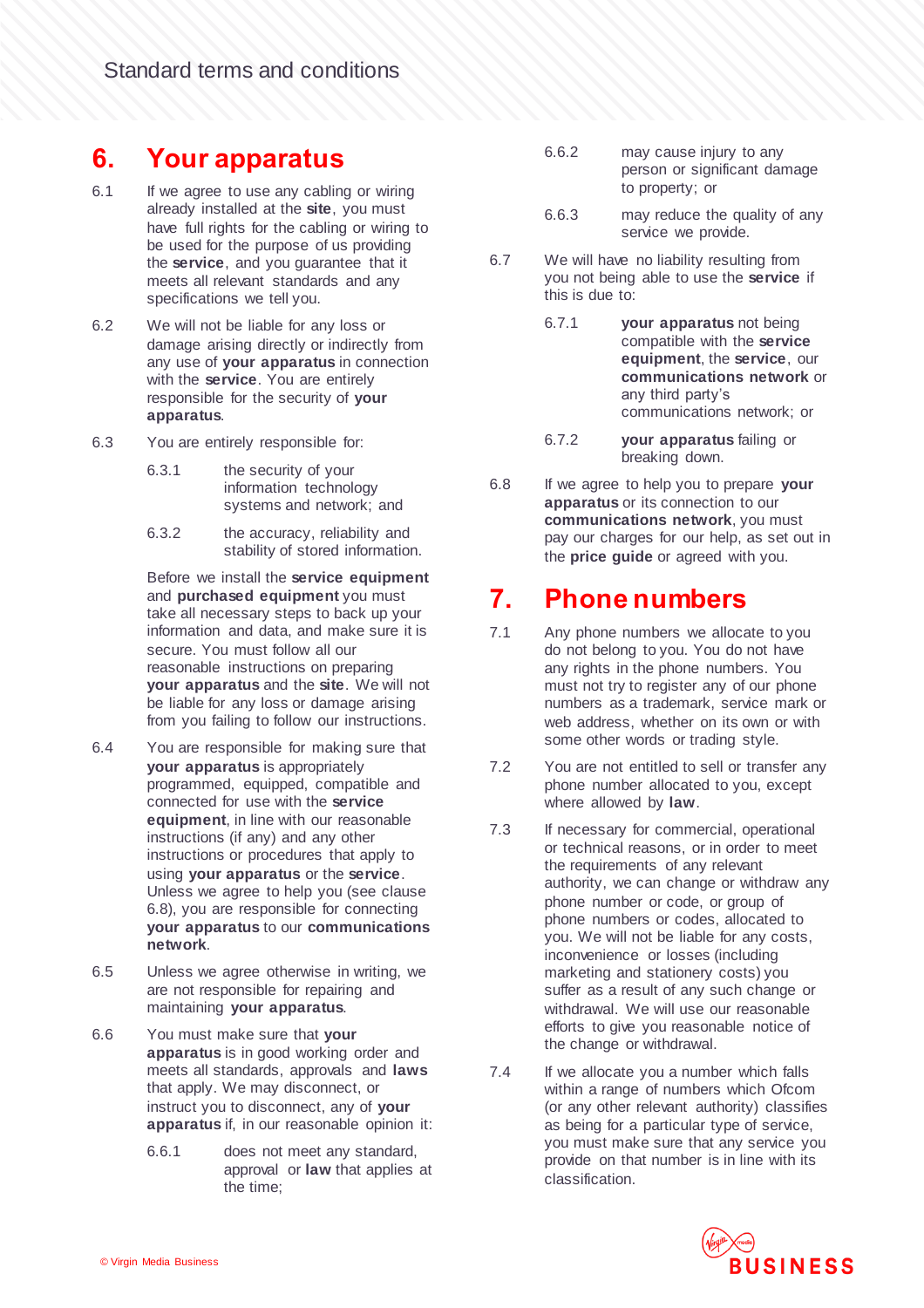7.5 Where we provide you with phone lines and numbers, each number is associated with a particular **site**. Such phone numbers have a 'calling line identity' (CLI) identifying that site. The CLI is given to the emergency services so they can find the location of anyone who calls 999 or 112 emergency services from the line. If you move the phone number to another site, the CLI the emergency services get when anyone calls 999 or 112 from that number will be that of the original site and so the emergency services will not know the caller's correct location and may go to the wrong location. If you move the phone number, you must provide a phone facility with a CLI for the site the number has been moved to. We will not be responsible for any loss, damage or injury caused as a result of the phone number being moved from the original **site**.

#### **8. Access to the site**

- 8.1 In order to meet our obligations under the **agreement**, after giving you reasonable notice (except in an emergency, when we do not have to give notice), you must let us do the following.
	- 8.1.1 Enter those parts of the **site**, your other premises or your land (as necessary) in connection with providing the **service**.
	- 8.1.2 Carry out work in connection with installing, maintaining, adjusting, repairing, moving, replacing, renewing or removing the **service equipment** at or on the **site**, premises or land.
	- 8.1.3 Install the **service equipment** and any other equipment that is reasonably necessary for the **service** or the work set out in clause 8.1.2.
- 8.2 You must, at your own expense, get or provide any permission or wayleave (written authority) we may need to exercise our rights under clause 8.1 or to enable us to provide the **service**. We will have no liability to you if you cannot get the necessary permission or wayleaves.
- 8.3 You must make sure that your employees and authorised representatives follow all

our or a third party's reasonable instructions in connection with any permission and wayleaves given in line with this clause 8. We will have the same responsibility to make sure that our employees and authorised representatives follow all your or a third party's reasonable instructions in connection with any permission and wayleaves given in line with this clause 8.

- 8.4 Any person who allows us to enter the **site** or other premises or land, as referred to in clause 8.1, will be considered to have your authority to grant us entry.
- 8.5 You must not use the **site**, other premises or land in any way that would make it significantly more difficult or expensive for us to exercise any of the rights we have under clause 8.1.
- 8.6 When exercising any of our rights under clause 8.1 we will cause as little damage as reasonably possible and will make good any damage that we cause at the **site**.
- 8.7 You must provide a safe and suitable working environment for us at the **site**, other premises or land referred to in clause 8.1.
- 8.8 This clause 8 will apply for as long as necessary for us to exercise our rights to disconnect any **service equipment** and remove it from the **site**, other premises or land, even if the **agreement** has ended.
- 8.9 If the terms of any site-access agreement you have entered into with us or any of our **group companies** is inconsistent with clause 8.1, the terms of the siteaccess agreement will take priority.

#### **9. Paying for the service**

- 9.1 Charges for the **service** are as set out in the **price guide** or as otherwise agreed in writing (including in the **order form**). All payments you owe us under the agreement must be paid in full without you deducting or withholding any amount or setting any restriction or condition.
- 9.2 You must pay our charges by the method of payment set out in the relevant invoice or **order form**. If you make a payment by a different method, we may refuse to accept it or charge an extra administration fee. If we ask you to pay

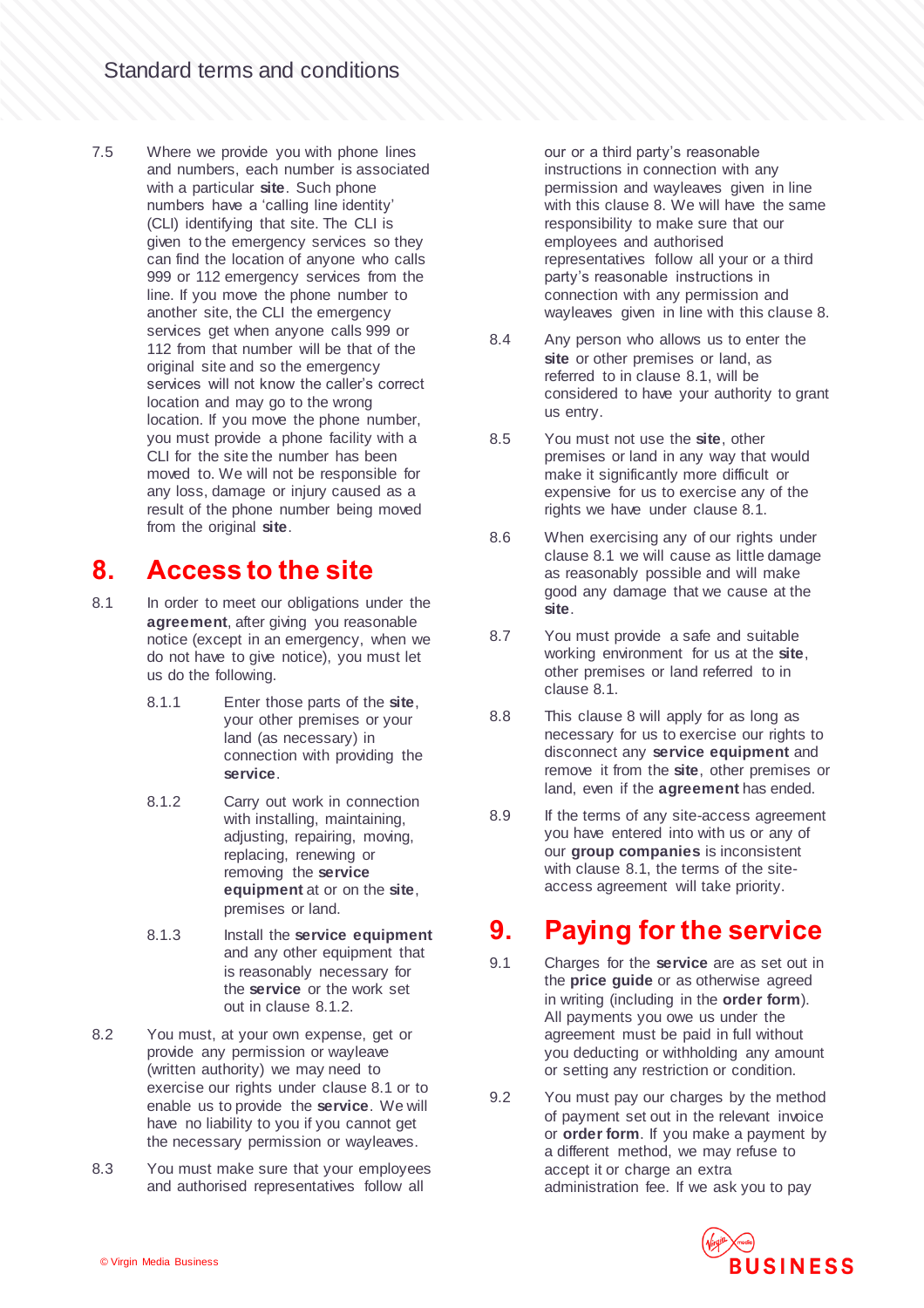by direct debit and you pay by another method, we will charge you a fee as set out in the **order form** or the **price guide**.

- 9.3 As well as our right to increase charges or make new ones under clauses 4.3 and 11.5 we may also increase our charges at any time by giving you 30 days' written notice in advance. For **call charges**, we can give that notice by publishing the revised **call charges** on **our website** at least 30 days before the change will come into effect.
- 9.4 Within seven days (or 30 days if you are a **small business**) of us giving notice of increased or new charges as set out in clause 9.3 (but not for an increase under clause 4.3 or 11.5 or when we change our **price guide**), you can give us at least 30 days' written notice to end the **agreement**, without paying **cancellation charges**. If you do not give us notice within seven days (or 30 days if you are a **small business**), you are considered to have accepted the increased or new charge.
- 9.5 We may reduce charges at any time without giving you notice, and this would not give you the right to end the **agreement**.
- 9.6 Unless the relevant **special terms** or the **order form** states otherwise, or we have agreed otherwise in writing, we (or one of our **group companies**, acting on our behalf) will invoice charges on or after the dates set out below.
	- 9.6.1 **Connection charges** or other one-off charges – the **service start date** for the relevant **site**
	- 9.6.2 **Rental** or other recurring charges – the **service start date** and then monthly in advance (for the month ahead)
	- 9.6.3 **Call charges** monthly in arrears (for the previous month) from the **service start date**
- 9.7 Unless we have agreed otherwise in writing, you must pay us (or any of our **group companies** appointed by us) all charges within 30 days of the date of the relevant invoice.
- 9.8 Regardless of any other term or condition in the **agreement**, we may delay sending

invoices, or bring forward the date we send invoices, to coincide with our billing cycles. The first and last invoice relating to the **service** may include charges due for more or less than one complete billing cycle depending on when the **service** starts or ends.

- 9.9 If you pay the charges by direct debit we may alter your direct debit instruction to reflect the charges for the **service** at that time. When the **agreement** ends, you will be responsible for cancelling any direct debit instruction or other payment arrangement. If you cancel any direct debit instructions in any circumstance other than when the **agreement** ends, you must tell us immediately. We may then suspend the **service** or end the **agreement** without giving notice.
- 9.10 We can carry out credit checks on you. We accept no liability for the accuracy of information we receive from creditreference agencies. If, at any time before or during the term of the **agreement**, you do not meet the standard of creditworthiness we consider to be acceptable, we can:
	- 9.10.1 immediately end all or part of the **agreement** by giving you written notice;
	- 9.10.2 require you to pay regular instalments towards future charges;
	- 9.10.3 set limits on the charges you can owe us, and suspend the **service** from the time you reach the limits until you have paid the charges due; and
	- 9.10.4 apply any other restrictions on your right to use the service, as we consider appropriate.
- 9.11 We can charge a deposit as security for amounts that will become due to us under the **agreement**. We may use the deposit to cover any overdue charges at any time. Any deposit will not earn interest. We will refund the deposit (or remaining part of it if we use it to pay overdue charges) when the **agreement** ends, as long as the **service equipment** (if any) is returned to us in good condition (except for fair wear and tear) and you have paid all amounts you owe us.

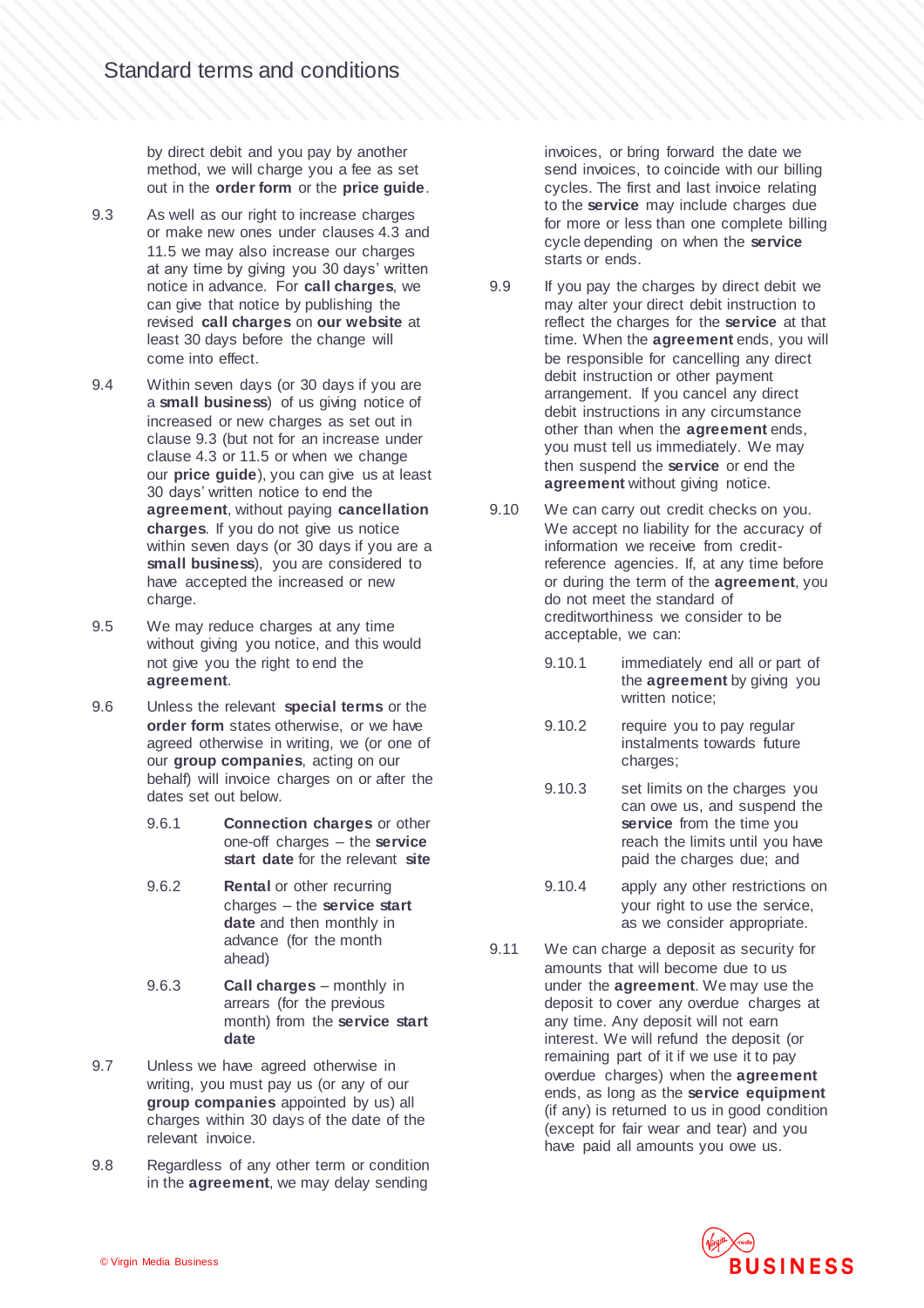- 9.12 If you do not make a payment when it is due, we may, without affecting our other rights, charge you:
	- 9.12.1 a late-payment administration fee; and
	- 9.12.2 interest on the overdue amount, at 4% above Barclays Bank plc's base rate for lending, from the date the payment became due until the date it is paid in full, even if the **agreement** ends before then.
- 9.13 You must pay us all our costs and expenses (including legal costs) of collecting any overdue amounts. Our costs and expenses will continue to build up until you have paid us all amounts you owe us, even if the **agreement** ends before then.
- 9.14 All charges set out in the **agreement** do not include VAT or any other tax that applies. You must pay any such taxes we include in our invoice.
- 9.15 If at any time you do not meet any usage or take-up levels you have indicated to us (before the **agreement** started or during its term), we may, without affecting any other rights under the **agreement**, apply revised charges. Clauses 9.4, 20.1 or 20.2 will not apply to the revised charges.
- 9.16 If you ask us to delay the **service start date** or **customer promise date** for a **site**, or they are delayed because you have failed to meet your obligations under the **agreement**, you must pay any **connection charges** and **rental** that has been delayed as a direct result by the **customer promise date**, unless we have agreed otherwise with you in writing.
- <span id="page-9-0"></span>9.17 If you have to pay **cancellation charges** under clauses 4.3, 17.4, 17.6 and 21.2, they will be equal to the following.
	- 9.17.1 For ending or cancelling the **service** after the relevant **service start date**:
		- (a) all overdue charges for the **service** at the date the **service** is ended or cancelled; plus
		- (b) an amount equal to the **rental** for the **service** for the rest of the **minimum period**, less any **rental**

you have already paid for that period; plus

- (c) our reasonable costs of removing, storing and decommissioning **service equipment** or any other equipment (unless we agree otherwise); plus
- (d) any other cancellation or termination charges referred to in the **special terms** for the **service**, the **price guide** or as otherwise agreed by you and us in writing.
- 9.17.2 For ending or cancelling the **service** before the relevant **service start date**:
	- (a) the amount referred to in the **price guide** (or as otherwise agreed by you and us in writing), which varies depending on when the service is ended or cancelled; plus
	- (b) any amount we have to pay to a third party in connection with the **service**; and
	- (c) any other cancellation or termination charges referred to in the **special terms** for the **service**, the **price guide** or as otherwise agreed by you and us in writing.
- 9.18 **Call charges** will be based on your use of the **service**, as recorded by us (not your own records).
- 9.19 When we change the **service**, after you have asked us to, we aim to reflect the effect of the change in the next invoice we send you. If this is not possible, we will try to make sure the effect will be shown no later than the third invoice after the change. If you have any questions about your invoice, or think that it is wrong, we will try to correct any mistakes we find no later than the third invoice after you contact us.
- 9.20 If you ask us to carry out any work at a time which is not entirely during a **working day**, you must pay our charges

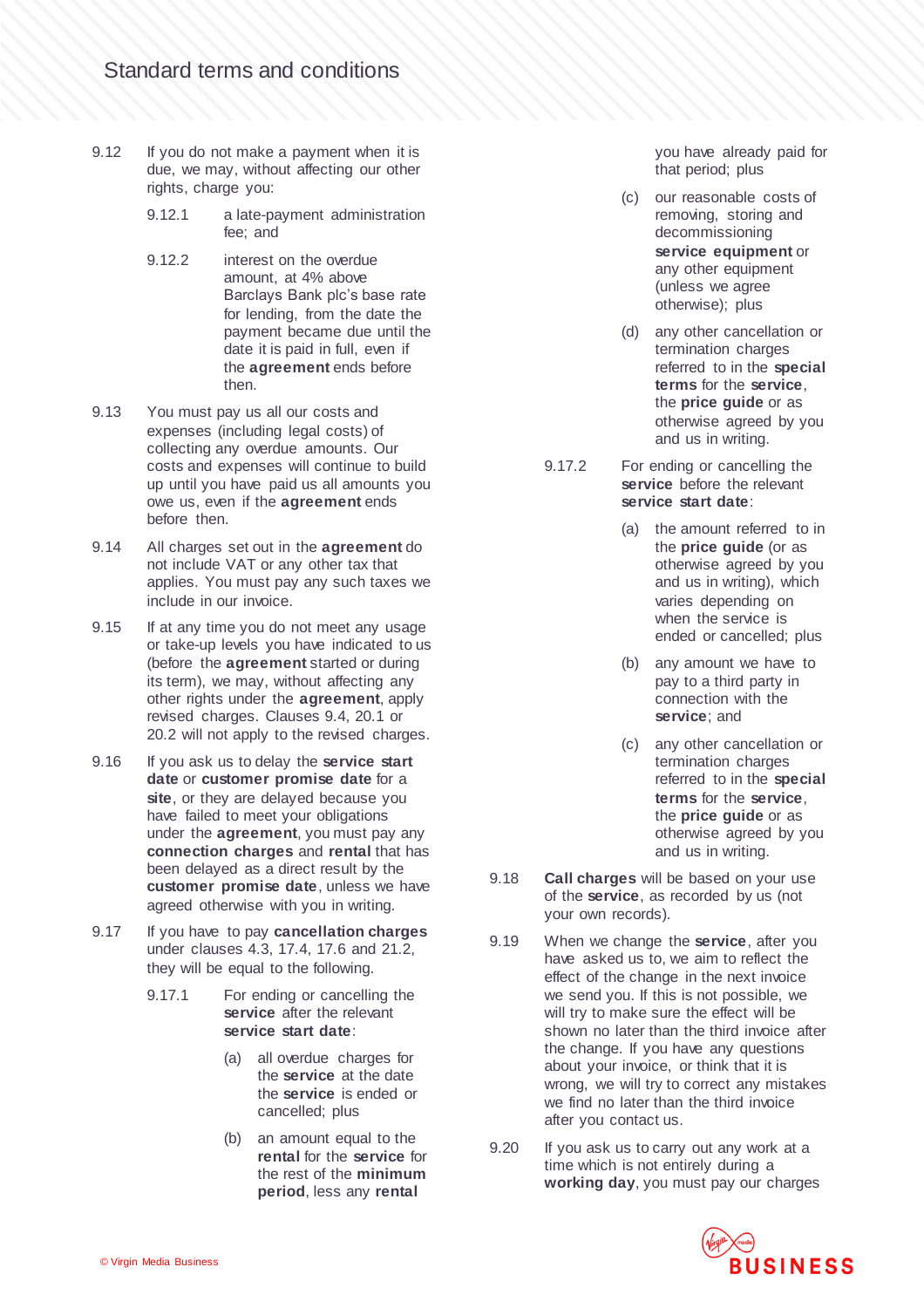for the work, calculated at our standard hourly rate at the time, as set out in the **price guide** or otherwise communicated to you.

- 9.21 If you ask us to carry out billing administration work (including changing how and when we invoice you and providing extra invoice details, reports or copies of bills) and we agree to your request, you must pay our charges for the work, as set out in the **price guide** or specified by us.
- 9.22 If, as part of the **service**, we provide you with an electronic invoice, we may charge you for providing a paper invoice, as set out in the **order form** or in the **price guide**.

#### **10. Service levels**

- 10.1 When providing the **service**, we will use the reasonable skill and care expected of a competent electronic communications service provider. However, it is practically impossible to provide the **service** entirely free of faults, and we do not guarantee to do so.
- 10.2 We will meet our obligations set out in the **service level agreement**. If we fail to meet those obligations we will be liable to you as set out in the **service level agreement** but not otherwise. If we fail to meet any service levels set out in the **service level agreement**, you may be entitled to claim **service credits**. These would be calculated in the way set out in the **service level agreement**. **Service credits**, if any, are your only financial remedy if we fail to meet service levels.
- 10.3 **Service credits** will not be available to you if our failure to meet any service levels is a result of:
	- 10.3.1 us suspending or ending the **agreement** under clause 11.4, 16 or 17;
	- 10.3.2 any circumstances beyond our control, as described in clause 19; or
	- 10.3.3 anything you have done, or have failed to do properly.

#### **11. Using the service**

- 11.1 You must not re-sell the **service** or **service equipment** or any part of them without our permission in writing.
- 11.2 You must only use the **service** and **service equipment** in line with:
	- 11.2.1 any conditions and instructions we give you in writing from time to time; and
	- 11.2.2 any relevant **laws**.
- 11.3 You must not use the **service**:
	- 11.3.1 to send or receive any communications if doing so would be an offence under section 127(a) of the Communications Act 2003;
	- 11.3.2 in any way that goes against our acceptable use policy as specified in the **special terms**;
	- 11.3.3 to infringe (break, limit or undermine) the legal rights of any person (including copyright and rights of privacy or confidentiality); or
	- 11.3.4 in any way that breaks the **law**.
- 11.4 If you break clauses 11.1, 11.2 or 11.3, we may immediately suspend the **service** or end the **agreement** once we have told you that we will do this. You must indemnify us against any liabilities, claims, damages, losses and proceedings arising out of or in connection with any use of the **service** that breaks the **law** or this clause 11.
- 11.5 You must not change the settings of the **service equipment** or use the **service** in excess of any capacity or other restriction under the **agreement** or otherwise agreed in writing. If you break this clause 11.5, we may, without affecting our other rights, increase the charges as we reasonably think fit. Clause 9.4 will not apply to such an increase in charges.
- 11.6 We may give you a password (which may be a code, PIN number, user ID, account number, smart card or other security device), to allow you to use the **service**. You must keep the password safe and confidential, and tell us immediately if anyone else finds it out. You must not

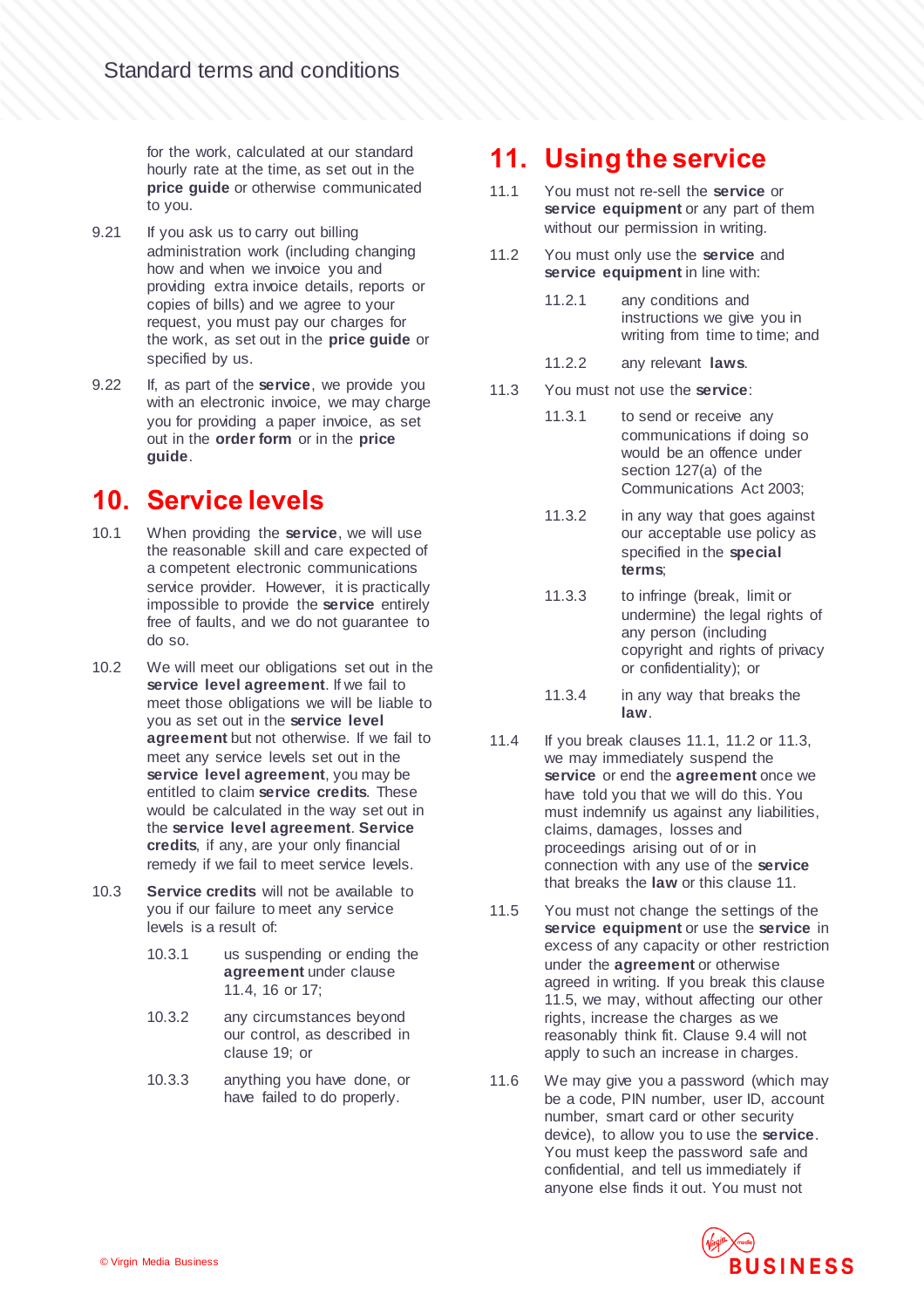copy or try to copy any smart card or other security device. We can change the password without giving you notice. If we think you have broken this clause 11.6, we can cancel the password or end the **agreement** (or both).

- 11.7 We may (but do not have to) agree to any request you make to alter a password. You may need to pay a charge for this.
- 11.8 If you need to open an account with us in connection with the **service**, you must complete the registration process by giving us complete and accurate information we ask for at any time.
- 11.9 You are responsible for the use of the service (whether by you or by any other person, even without your permission), including all charges that arise and any use that breaks the **agreement**.
- 11.10 If you are a **small business** (as defined in clause 1.4), you must tell us in the **order form**. If you become a **small business** during the period of the **agreement**, you must tell us this in writing, as set out in clause 22.1. We need to know this information so we can provide **regulated services** in line with the relevant **general conditions**.

#### **12. Intellectual property rights**

- 12.1 If, as a result of any service we provide to you, we or any of our employees or agents create any **materials**, we will own all legal and beneficial rights to them. This includes **intellectual property rights**. If we provide **materials** to help you use the **service**, we will grant you a non-exclusive licence to use the **materials** for that purpose only. You cannot transfer the licence.
- 12.2 **Intellectual property rights** in all software (in whatever form) we provide you with in connection with the **service** or **service equipment** will remain our property, or the property of the person who has granted us a licence for that software (our licensor). We will grant you a non-exclusive licence to use the software for the purpose of using the **service** or **service equipment** and for no other purpose. You cannot transfer the licence.

You agree to keep to our licensor's terms and conditions relating to your use of the software.

- 12.3 You must:
	- 12.3.1 treat the **materials** described in clause 12.1 and software referred to in clause 12.2 as confidential information, as defined in clause 23;
	- 12.3.2 keep to clause 23 in connection with any **materials** and software; and
	- 12.3.3 when the **agreement** ends, for whatever reason, immediately return all copies of the **materials** and software to us and delete any copies from any computer, word processor or other storage device you have control over.
- 12.4 You must not:
	- 12.4.1 reproduce the software, except for archiving or backup purposes (and in those circumstances you must make sure that each copy contains all of the original software's proprietary notices);
	- 12.4.2 adapt, modify, translate, reverse engineer, decompile, alter or otherwise tamper or interfere with the software (except where the **law** allows this); or
	- 12.4.3 create work derived from or based on any of the software or any document accompanying it.
- 12.5 Except where clause 12.7 below applies, we will indemnify you against any damages (including costs) awarded against you or agreed to be paid to a third party in connection with any claim or action against you as a result of the **service** infringing the **intellectual property rights** of a third party (an intellectual property rights claim against you), as long as you do the following.
	- 12.5.1 Give us notice of any such claim or action as soon as possible after you become aware of it (and in any event no later than seven days after becoming aware of it).

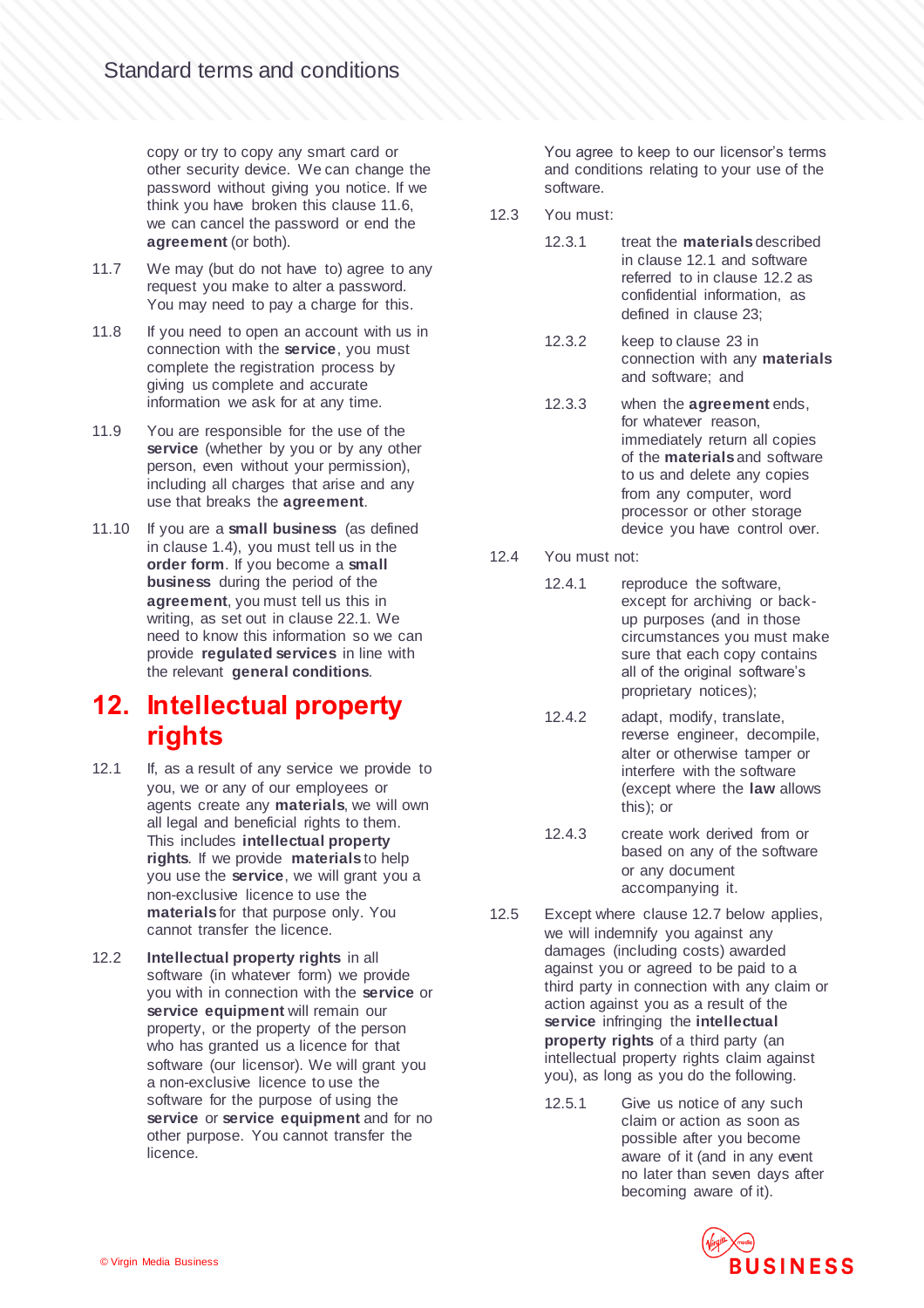- 12.5.2 Give us, and only us, authority to defend the claim or action, and at no time admit liability or otherwise try to settle the claim or action (unless we have given you written instructions to do so).
- 12.5.3 Follow our reasonable instructions and give us any help we may reasonably need with the defence, including completing and filing court papers and providing relevant documents.
- 12.6 We will refund reasonable costs you have to pay in order to keep to clause 12.5.
- 12.7 We will have no liability to you in connection with an intellectual property rights claim against you if it has resulted from:
	- 12.7.1 your negligence or misconduct;
	- 12.7.2 you failing to meet any of your obligations under the **agreement**;
	- 12.7.3 you combining, operating or using the **service** or the **service equipment** with services, content, designs, specifications, software, devices or equipment we have not supplied or authorised;
	- 12.7.4 you using the **service** or the **service equipment** for a purpose other than that which the **service** or the **service equipment** were provided for;
	- 12.7.5 any alteration or adjustment to the **service** or the **service equipment** if the alteration or adjustment was not made or authorised by us; or
	- 12.7.6 you breaking the **law**.
- 12.8 If there is an intellectual property rights claim against you, we will be entitled, at our own expense, to:
	- 12.8.1 gain the right for you to continue using the **service**; or
	- 12.8.2 alter or adjust the **service** so it no longer infringes the third party's **intellectual property rights**, as long as the alteration or adjustment does

not significantly reduce the effectiveness or performance of the **service**; or

- 12.8.3 replace the **service** or particular services with substitutes that do not infringe the third party's **intellectual property rights**, as long as the substitutes do not significantly reduce the effectiveness or performance of the **service**.
- 12.9 If we reasonably believe that we cannot exercise any of the options set out in clause 12.8, we will be entitled to end the **agreement** by giving you 30 days' notice in writing.
- 12.10 You must indemnify us against any damages (including costs) awarded against us or which we agree to pay in connection with any claim or action against us as a result of the **service** infringing the **intellectual property rights** of a third party (an intellectual property rights claim against us) if that claim or action arose from:
	- 12.10.1 work we carried out in line with instructions or specifications you gave us; or
	- 12.10.2 you connecting or using your own apparatus (except **purchased equipment**) with the **service**.
- 12.11 We will contact you within seven days of us becoming aware of an intellectual property rights claim against us which you are liable for under clause 12.10, and we will:
	- 12.11.1 not admit anything relating to the intellectual property rights claim against us;
	- 12.11.2 allow you to conduct or settle all negotiations and proceedings, as long as you provide us with reasonable security for all associated costs and damages; and
	- 12.11.3 give you all reasonable help in handling the intellectual property rights claim against us.
- 12.12 You must refund reasonable costs we have to pay in order to keep to clause 12.11.

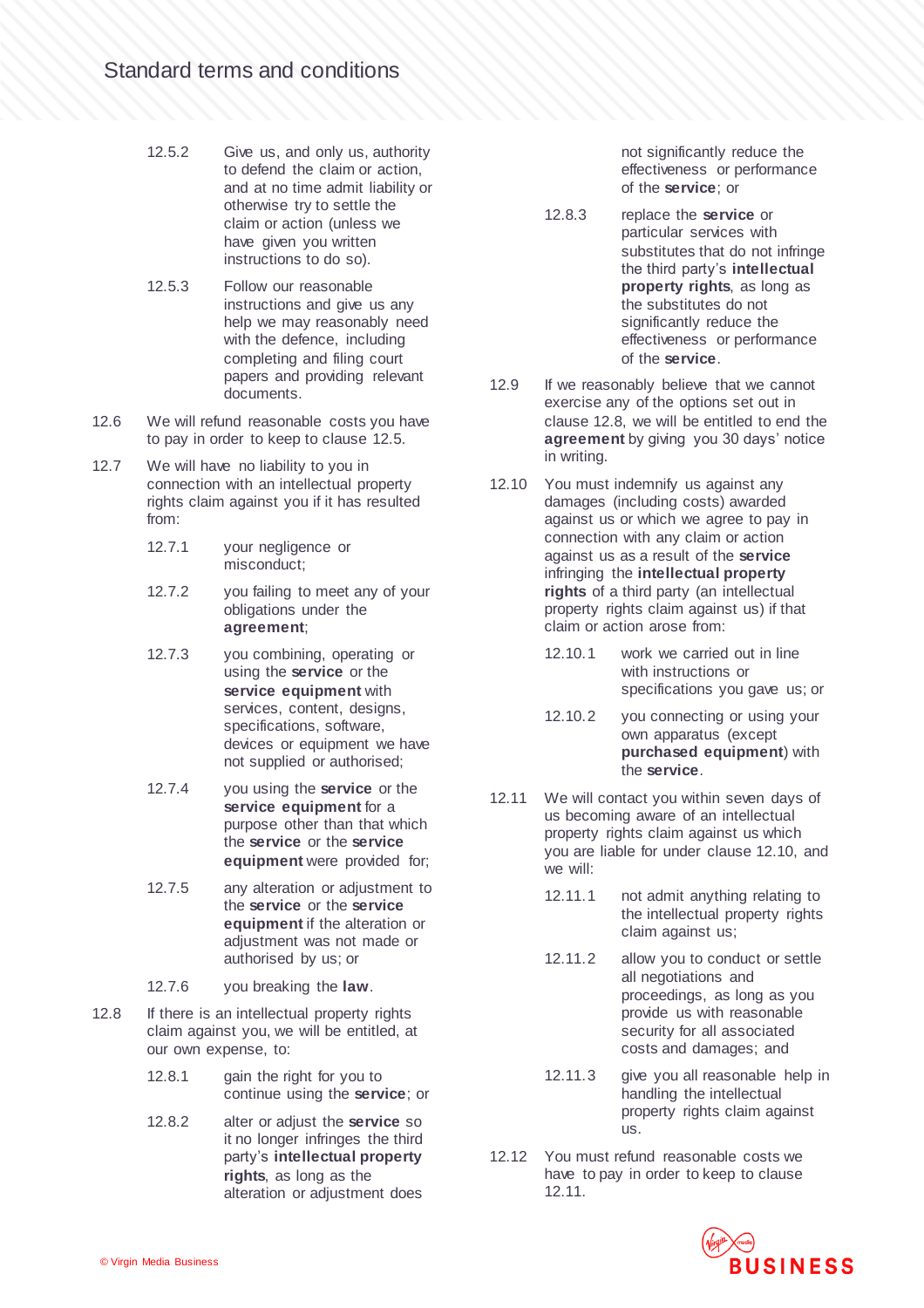12.13 The **service** may involve software, services, technical information, training materials or other technical data which the United States of America Export Control Regulations, or the **laws** or regulations of another country, apply to. You must not download or export the software, or any underlying information or technology except in keeping with all United States **laws** and other **laws** that apply

#### **13. Preventing bribery**

13.1 You and we must not pay, offer, promise to pay or authorise the payment of any money or other advantage which breaks anti-corruption **laws**, including the UK Bribery Act 2010, the US Foreign Corrupt Practices Act 1977 and any **laws** intended to bring into force the OECD Convention on Combating Bribery of Foreign Public Officials in International Business Transactions. Also, you and we must not take any action that would cause either of us to break anti-corruption **laws**.

#### **14. Maintenance**

- 14.1 We are responsible for repairing and maintaining our **communications network**, the **service equipment** and the **service**, and will provide a facility for your authorised staff to report faults. When you report a fault we will use our reasonable efforts to restore the **service**.
- 14.2 We can charge, and you must pay, a service fee (at our charging rates at that time) if any repair or maintenance work is needed because of:
	- 14.2.1 you misusing, neglecting or damaging the **service equipment**, **purchased equipment** or the **service**;
	- 14.2.2 a power failure;
	- 14.2.3 you accidentally or intentionally disconnecting the **service equipment**, **purchased equipment** or the **service**;
	- 14.2.4 you failing to keep to any part of the **agreement**; or
	- 14.2.5 a fault in, or other problem associated with, your own

equipment or any electronic communications system not run by us.

14.3 If you do not allow us to attend the **site** on any agreed date to repair or maintain the **service equipment** or the **service**, we may charge you a call-out fee.

## **15. Limits of liability**

- 15.1 Nothing in the **agreement** will limit or exclude your or our liability for:
	- 15.1.1 fraud or fraudulent misrepresentation;
	- 15.1.2 death or personal injury resulting from your or our own negligence (as defined in section 1 of the Unfair Contract Terms Act 1977);
	- 15.1.3 not meeting the requirements of section 12 of the Sale of Goods Act 1979; or
	- 15.1.4 matters which cannot, by **law**, be restricted or excluded.
- 15.2 Except where the **agreement** states otherwise, all warranties, guarantees, assurances, conditions, undertakings and terms (whether expressed or implied) relating to the **service**, **service equipment** or **purchased equipment** (including any software used in them), are excluded to the fullest extent allowed by **law**. Where we are allowed to do so, we will pass on to you any manufacturer's warranty for the **purchased equipment**.
- 15.3 Except as set out in clauses 15.4 and [15.5,](#page-14-0) we accept liability for direct physical damage to your property and the **site** only if the damage arises solely and directly from our negligence or the negligence of our employees, agents or contractors acting in the course of their employment.
- 15.4 Except in connection with indemnifying us for any amounts under clauses 4.14, 11.4 or 12.10, and except where clause 15.1 applies, during any agreement year (the 12-month period starting on the date of the **agreement** and each anniversary of it) your or our total liability to the other (except for your liability to pay our charges), whatever the type of claim (including in respect of contract,

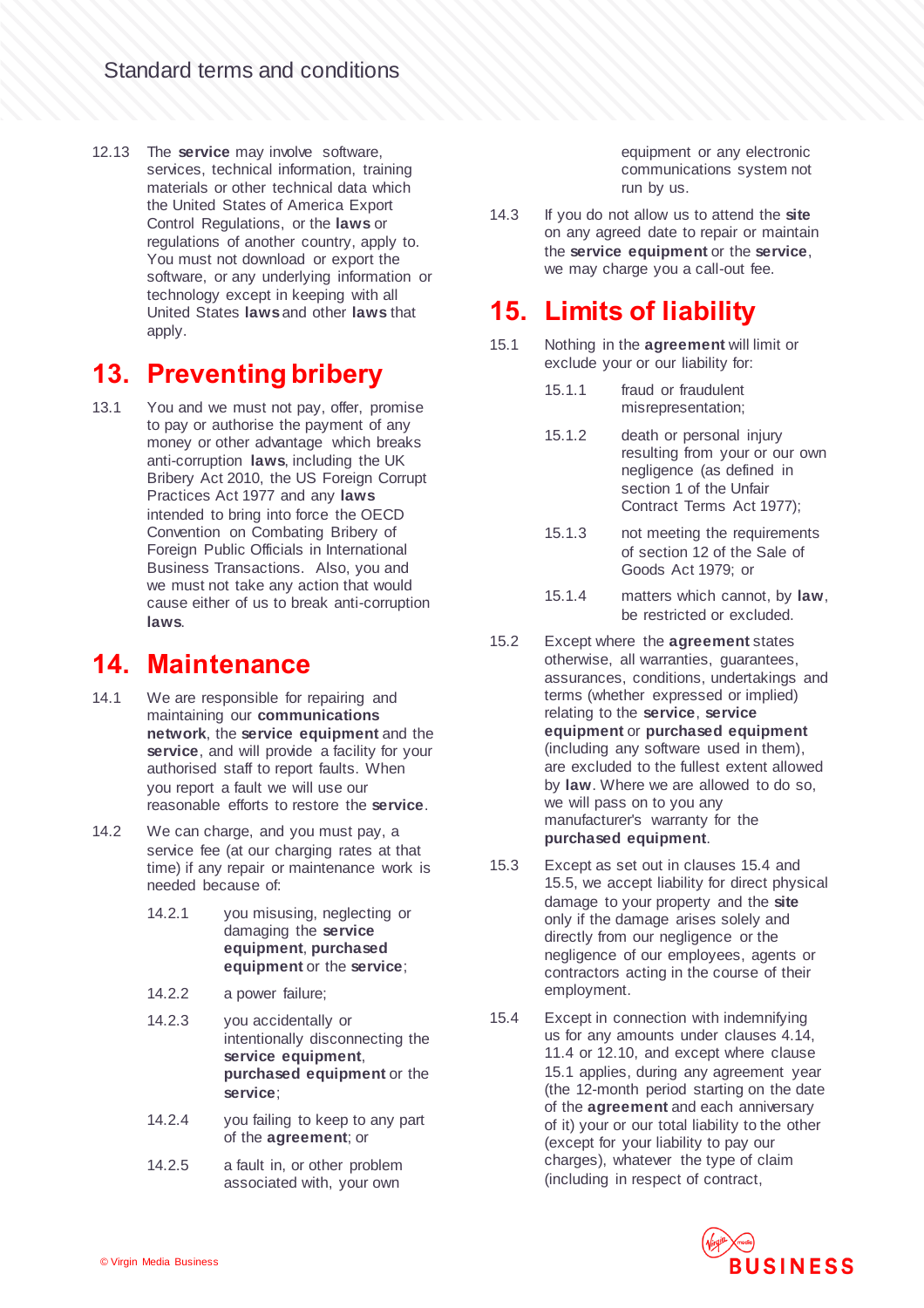negligence or otherwise), for that agreement year will be limited to:

- 15.4.1 125% of the total charges you have paid us during that agreement year; or
- 15.4.2 £100,000;

whichever is more.

- <span id="page-14-0"></span>15.5 Despite the above, you and we will not have any liability (except under clause 15.1 and except for your liability to pay our charges) arising out of or in connection with the **agreement**, for the following. Any direct or indirect loss of or damage to:
	- (i) business, production, working time, data or expected savings; or
	- (ii) goodwill, opportunity or contracts; or
	- (iii) revenue; or
	- (iv) profits;

whether or not that loss or damage could have been anticipated.

- 15.5.2 Any direct or indirect loss or damage arising from:
	- (i) data being destroyed or corrupted; or
	- (ii) business interruption; or
	- (iii) increased staff time; or
	- (iv) wasted expense; or
	- (v) liability to third parties;

whether or not that loss or damage could have been anticipated.

- 15.5.3 Any indirect, special or consequential loss or damage, whether or not that loss or damage could have been anticipated.
- 15.6 If a number of claims give rise to what is essentially the same loss, they will be considered together as only one claim under the **agreement**.
- 15.7 Unless the relevant **special terms** state otherwise, clauses 15.1 to 15.7 set out

your and our entire liability to the other in connection with the **agreement**.

- 15.8 You agree that the limits of our liability under the **agreement** are reasonable.
- 15.9 This clause 15 will stay in force after the **agreement** ends for any reason.

#### **16. Suspending the service**

- 16.1 We can suspend all or part of the **service**:
	- 16.1.1 if you fail to make any payment to us when it becomes due;
	- 16.1.2 if we have good reason to suspect that you may have committed, or may be committing, any fraud against us;
	- 16.1.3 if you have broken the **agreement**; or
	- 16.1.4 in any circumstance where we are entitled to end the **agreement**.
- 16.2 In an emergency, we can suspend all or part of the **service** in order to provide or protect a service to a hospital or other emergency organisation or essential service.
- 16.3 We can temporarily suspend all or part of the **service** in order to:
	- 16.3.1 change the technical specification of the **service**;
	- 16.3.2 carry out repairs, maintenance work or improvements; or
	- 16.3.3 prevent injury to people or damage to property.
- 16.4 We can suspend all or part of the **service**, or take any other action we reasonably believe is necessary, to keep to any instructions issued by the Government, a regulatory authority, an emergency service or other relevant authority.
- 16.5 Except in an emergency or where we suspect you have committed or may be committing fraud against us, if we are going to suspend all or part of the **service** we will give you as much notice as is reasonably possible. You will have

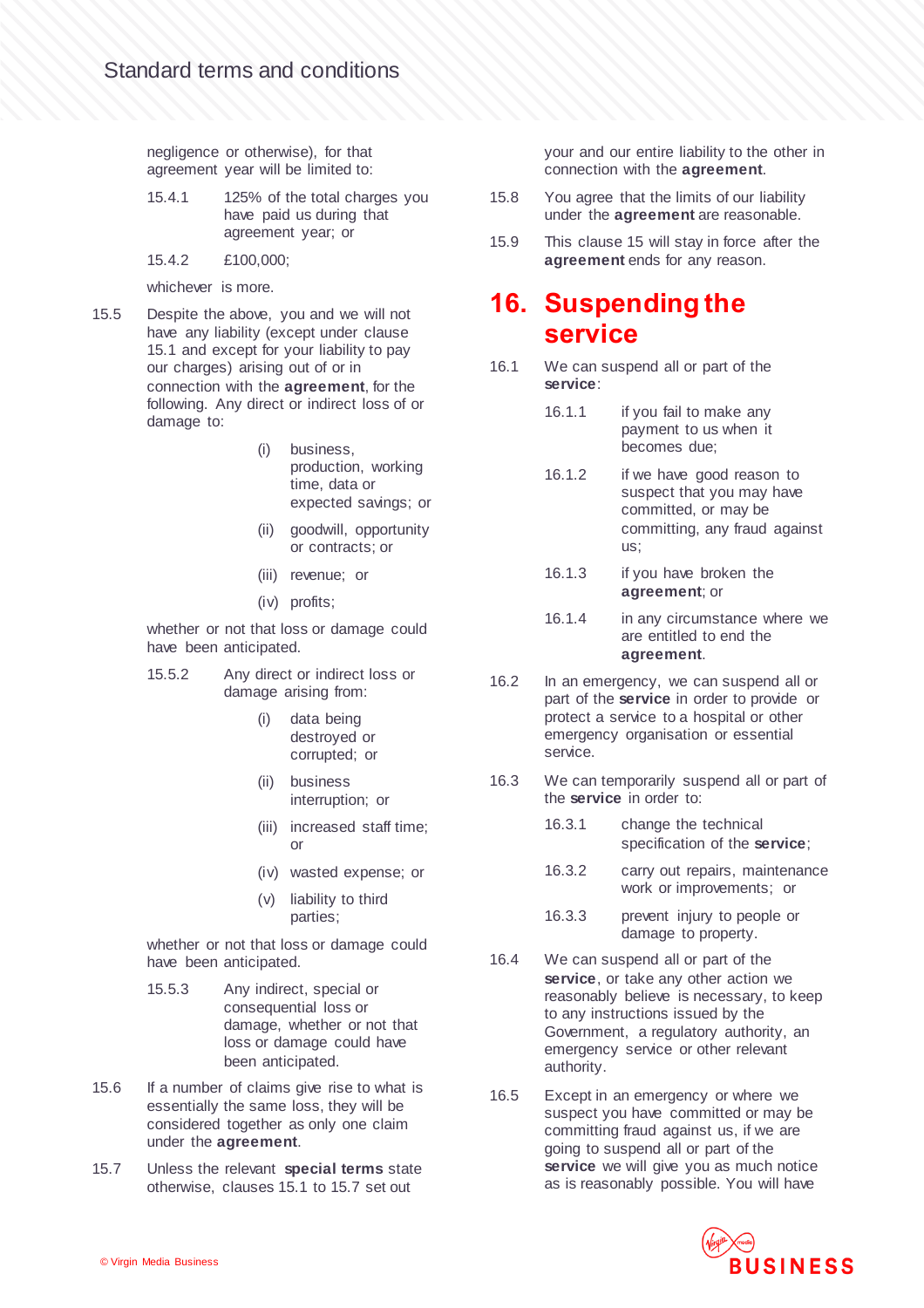no claim against us for suspending all or part of the **service** under clauses 16.1 to 16.4. If we exercise our right to suspend all or part of the **service**, this will not affect our right to end the **agreement**.

16.6 If we suspend all or part of the **service** because you have failed to make any payment due to us, you will continue to be liable for (and must continue to pay) our charges during the period of the suspension. You must also refund our reasonable costs and expenses involved in suspending the **service** and all overdue amounts you owe us under the **agreement**.

> If we agree to start providing the **service** again, you must pay our reasonable charges of doing so, and any reasonable deposit we ask for.

## **17. Ending the agreement**

- 17.1 Without affecting any other rights we have to end the **agreement** (whether set out in other parts of this **agreement** or otherwise), we may end the **agreement** immediately, by giving you written notice, if any of the following has happened.
	- 17.1.1 You have failed to meet a material obligation (a significant requirement) of the **agreement** and the matter cannot be put right.
	- 17.1.2 You have failed to meet a material obligation of the **agreement** and the matter could have been put right but you failed to do so within 30 days of us instructing you to.
	- 17.1.3 You have:
		- (i) had a liquidator, administrative receiver, administrator, receiver, bankruptcy trustee or similar officer appointed over all or some of your assets or business (other than for the purposes of a genuine amalgamation, reorganisation or reconstruction);
- (ii) entered into an arrangement with your creditors; or
- (iii) become unable to pay your debts, as described in section 123 of the Insolvency Act 1986.
- 17.1.4 Any licence, permission or other approval you or we need to connect to our **communications network** or provide the **service** has ended, been withdrawn, been restricted or has stopped being valid, and has not been immediately replaced by a new licence, permission or approval giving you or us the necessary rights.
- 17.1.5 The details you gave us to enable us to provide the **service** were significantly wrong or incomplete.
- 17.1.6 You have broken or may be breaking, or we reasonably believe that you have broken or may be breaking, any **law** in connection with the **service**.
- 17.1.7 You have committed or may be committing, or we reasonably believe that you have committed or may be committing, any fraud against us.
- 17.1.8 All or part of any contract between us and another provider of telecommunications services ends and this affects the provision of the **service**.
- 17.2 You may end the **agreement** immediately, by giving us written notice, if any of the following have happened.
	- 17.2.1 We have failed to meet a material obligation of the **agreement** and the matter cannot be put right.
	- 17.2.2 We have failed to meet a material obligation of the **agreement** and the matter could have been put right but

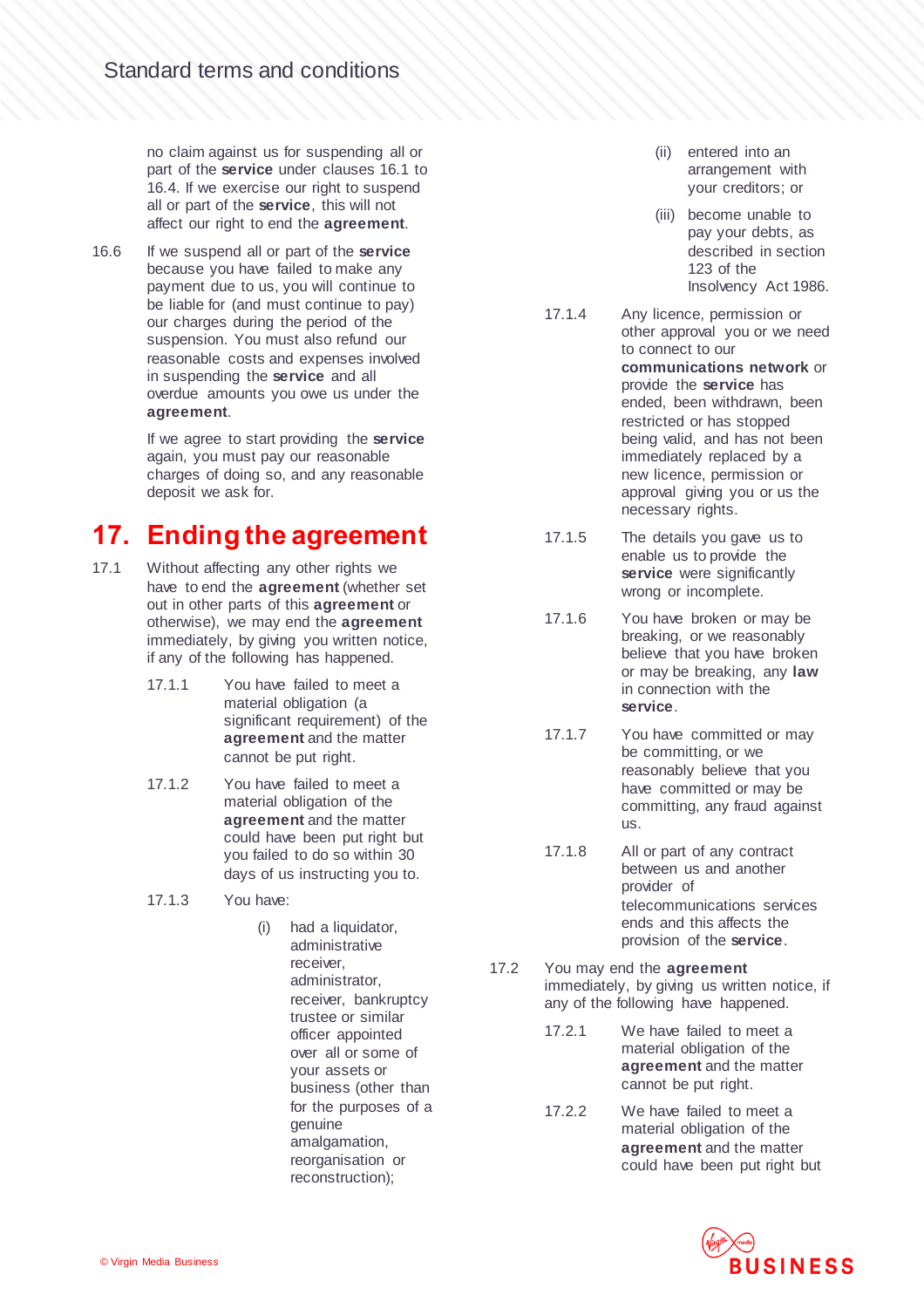we failed to do so within 30 days of you instructing us to.

- 17.2.3 We have:
	- (i) had a liquidator, administrative receiver, administrator or receiver appointed over all or some of our assets or business (other than for the purposes of a genuine amalgamation, reorganisation or reconstruction);
	- (ii) entered into an arrangement with our creditors; or
	- (iii) become unable to pay our debts, as described in section 123 of the Insolvency Act 1986.
- 17.3 If you end the **agreement** under clause 17.2 you must send written notice of this to us at the address set out in clause 22.1.
- 17.4 Despite clause [3.2,](#page-3-0) you can end the **agreement** before the end of the **minimum period**, for any reason, by giving us written notice. If you do this you must pay our **cancellation charges** as set out in clause [9.17.](#page-9-0) If you are not a **small business** and you want to end the **agreement** for a **regulated service**, you must call us on 0800 9530180 (or any other number we specify from time to time) before or shortly after you give us written notice so we can confirm the cancellation charges and all amounts you owe us. If you are a **small business** and want to end the **agreement** for a **regulated service** you do not need to call us as we will provide this information to you in writing.
- 17.5 When the **agreement** ends, any licence we have granted you will also end immediately. You must immediately stop using the **service** and pay us all amounts you owe us in connection with the **service**.
- 17.6 If we end the **agreement** because you have not met your obligations under it, you must pay our **cancellation charges**

in line with clause 9.17. We will send you an invoice when the **agreement** ends, and you must pay that invoice in line with clause 9.7. We do not have to refund any charges you have paid in advance.

- 17.7 When the **agreement** ends you must allow us to remove the **service equipment**. If you cause a delay in us removing the **service equipment**, we can continue to charge you until such removal is completed, and you must pay those charges and any extra costs and expenses arising as a result of the delay.
- 17.8 The right to end the **agreement** will not affect any rights, obligations or liabilities that arose before the **agreement** ended.

#### **18. Assignment and subcontracting**

- 18.1 You must not assign (transfer), delegate or otherwise pass on any or all of your rights or obligations under the **agreement** without our permission in writing, which we will not unreasonably refuse to give.
- 18.2 We may subcontract our obligations under the **agreement**. This will not release us from our obligations under the **agreement**, and we will still be responsible for making sure the obligations are met.
- 18.3 Except where clause 18.4 applies, if you give us written permission (which you must not refuse to give, or delay in giving, without good reason), we may transfer or otherwise dispose of any or all of our rights and obligations under the **agreement**.
- 18.4 We do not need your written permission to transfer or otherwise dispose of any or all of our rights and obligations under the **agreement** to:
	- 18.4.1 any member of our **group companies** at the time; or
	- 18.4.2 any person buying all or substantially all of our business which the **agreement** relates to.
- 18.5 When asked, you must fill in and sign all necessary paperwork to complete the transfers in clauses 18.3.and 18.4.

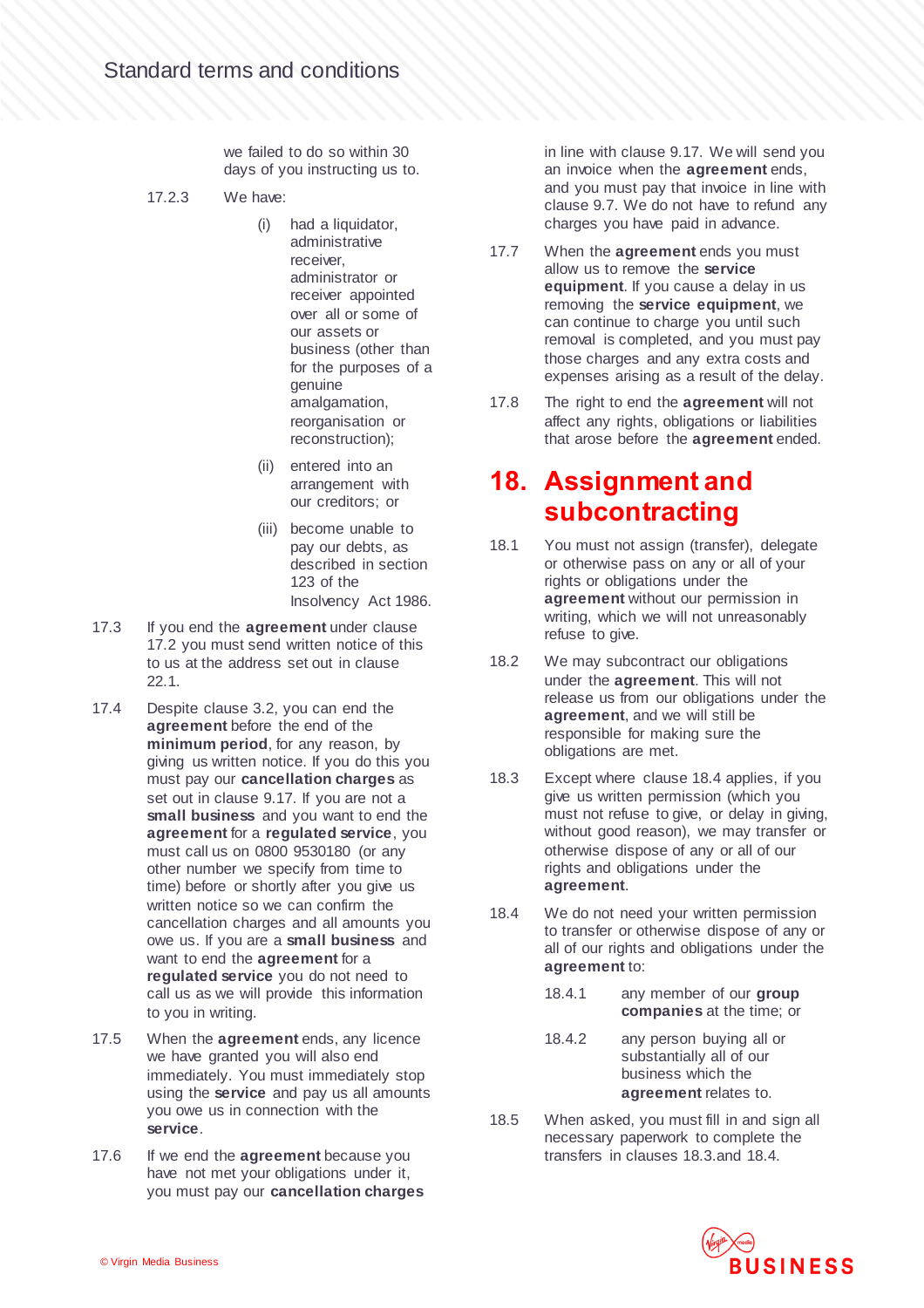#### **19. Events outside your or our control**

19.1 You or we will not be liable to the other for any failure or delay in meeting the obligations under the **agreement** (other than paying any amounts owed) if this is due to any circumstance outside your or our reasonable control. If the circumstance beyond your or our control continues for more than three months, you or we may end the **agreement**, without any additional liability, by giving the other notice in writing.

> Circumstances beyond your or our control include extreme weather conditions, power failures, natural disaster, fire, subsidence, epidemic, strike or labour disturbance, the actions (or failure to act) of local, regional or central government, highways authorities or other official authorities, legal or regulatory restrictions, terrorism, war or civil disturbance, and a third party's delay in supplying, or failure to supply, any service, equipment or **purchased equipment** (where their actions or failures resulted from circumstances beyond their reasonable control).

#### **20. Changing the agreement or service**

- 20.1 Except where clause 20.2, 20.4 or 20.5 applies, any change to the **agreement** must be agreed in writing by you and us.
- 20.2 Despite clause 20.1, we can change the **agreement** (other than in relation to charges which are governed by clauses 9.3 and 9.4) by giving you 30 days' written notice. If you do not agree with the change, and the change is to your material detriment (that is, you are significantly worse off), you have the right to end the **agreement**, which you can do by giving us at least 30 days' written notice. You must do this within 30 days of the date we gave you notice of the change. If you do not give us that notice, you will be considered to have accepted the change.

You will not have to pay **cancellation charges** if you end the **agreement** under this clause 20.2.

If the change is required by **law**, you do not have the right to end the **agreement**.

- 20.3 If you ask us to:
	- 20.3.1 change the **service** (including moving, adding or swapping a service); or
	- 20.3.2 provide services at a different site;

and we agree to your request, you must do everything we need you to do for us to make the change. You must also pay us our charges that apply at the time for the change. You may have to pay the charges before we make the change.

We may, without giving you notice, amend our charges to reflect the change, and clause 9.4 will not apply to the amendment.

- 20.4 We may at any time improve or change the **service** if any of the following apply.
	- 20.4.1 Our suppliers' services have changed and this affects the **service** we provide to you.
	- 20.4.2 We have reason to believe that the change is needed to maintain or improve quality or to benefit customers as a whole.
	- 20.4.3 The change is necessary for technical reasons.
	- 20.4.4 We have to make the change by **law**.
- 20.5 We may also change the **service** at any time (other than for the reasons set out in clause 20.4), including as a result of a change of name, a change in how we provide services, a change in technology or an upgrade to or substitution of an alternative service, as long as:
	- 20.5.1 the functions and service levels of the changed service are equivalent to or better than the previous **service**;
	- 20.5.2 you will not be charged for the change; and
	- 20.5.3 the charges and **minimum period** will not be affected by the change.
- 20.6 Nothing written on the **order form** (particularly in the section headed 'Notes and comments') will change any of these

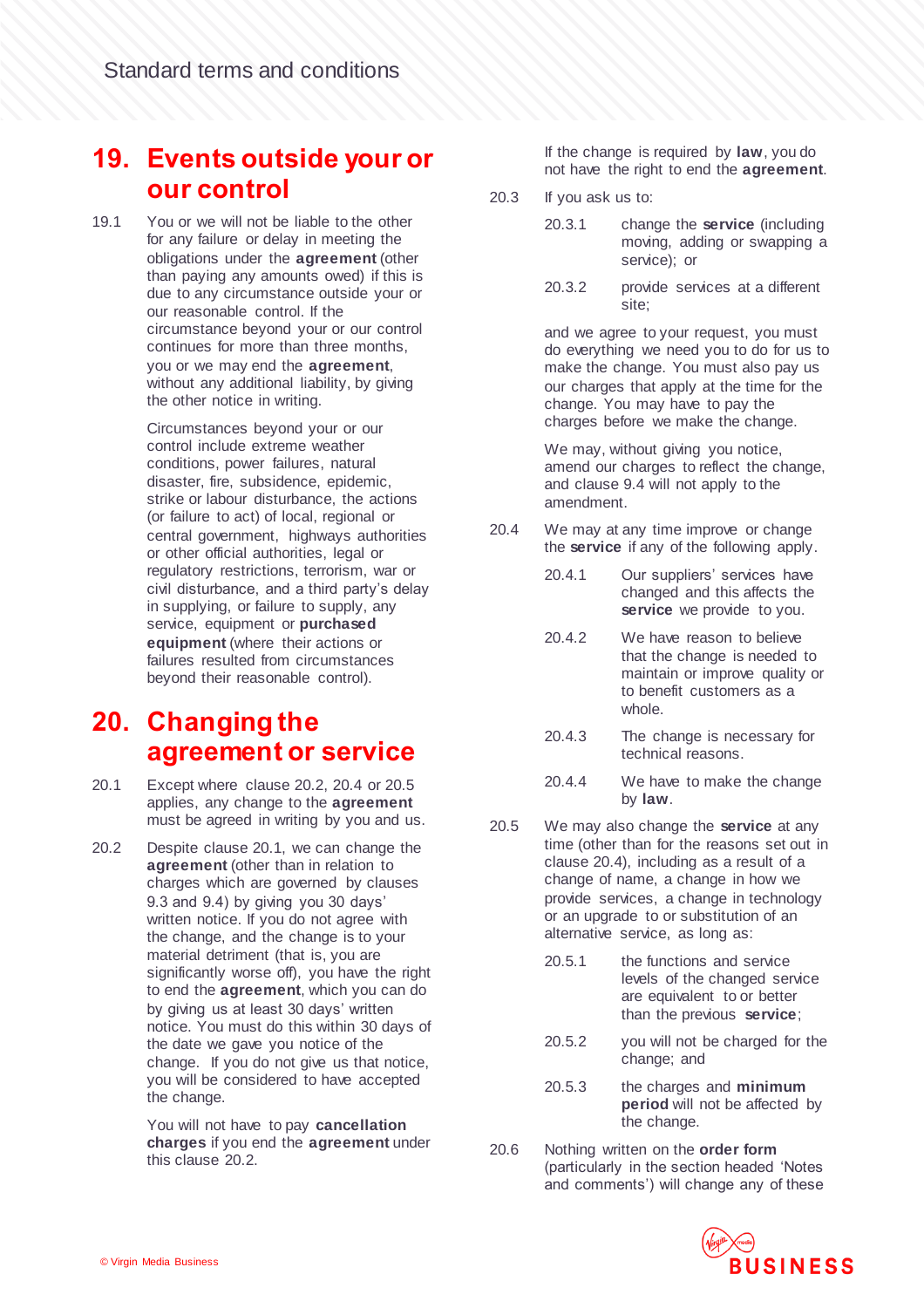standard terms and conditions or any **special terms**.

- 20.7 Clause 20.2 will not apply to any change made under clause 20.4, 20.5 or 25.1 of these standard terms and conditions except where a change is to your material detriment (that is, you are significantly worse off).
- 20.8 You may ask us in writing to make a change to the **service** (including moving the **service equipment** or **purchased equipment**). We will try to meet any such request. You must pay our charges for making any change you have asked for. If we ask you to, you must pay our charges before we make the change.

If we instruct you to carry out any work in connection with the change, you must carry out the work in line with our instructions.

Any change in the **service** or the **service equipment** may increase our charges for the **service**. This would not give you the right to end the **agreement** under clause 9.4.

#### **21. Cancelling part of the service**

21.1 You are entitled at any time to cancel part of the **service**, including cancelling a circuit or **service** to a **site**, by giving us 90 days' notice in writing. You must send this notice to us at the address set out in clause 22.1, or to our cease team's email address or web portal address that we give you in writing.

> If you are a **small business** and want to cancel part of a **regulated service**, we will accept notice from you or from a **gaining provider** acting on your behalf.

For us to deal with your request efficiently you may need to give us information in a form. Our ceases team will then send you confirmation of the cancellation and relevant details, including any **cancellation charges** that you must pay us.

21.2 If you cancel part of the **service** after the **agreement** comes into force (as set out in clause 3.1) but before the **minimum period ends**, you must pay us the **cancellation charges** relating to the cancelled part of the **service**, as set out in clause 9.17. We will send you an

invoice on or following the cancellation and you must pay the invoice as set out in clause 9.7.

21.3 If you want to cancel part of the **service** after the end of the **minimum period**, you must give us 90 days' notice in writing (unless the **special terms** say otherwise) and pay all charges due under the **agreement** in connection with the cancelled part of the **service** during the 90-day notice period.

#### **22. Written notices**

Unless the **special terms** say otherwise, the following will apply.

22.1 Any written notice you send us must be delivered by hand or sent by post to:

> Head of Customer Services Virgin Media Business Business Customer Services Communications House 1 Chippingham Street Sheffield S9 3SE

or any other address we give you in writing.

- 22.2 Any written notice we send you will be:
	- 22.2.1 delivered by hand or posted to your billing address shown on the **order form** or to your registered office;
	- 22.2.2 faxed to your fax number shown on the **order form** or given to us in writing;
	- 22.2.3 emailed to your email address shown on the **order form** or given to us in writing; or
	- 22.2.4 sent by text message to your mobile phone number shown on the **order form** or given to us in writing.
- 22.3 If you are a **small business**, any written notice we send you about providing or cancelling a **regulated service** will be emailed to the email address that is set out in the **order form** or that you gave us in writing, unless you ask us in writing to give you notice in one of the other ways set out in clause 22.2.
- 22.4 Written notice delivered by hand will be considered to have been received on that day.

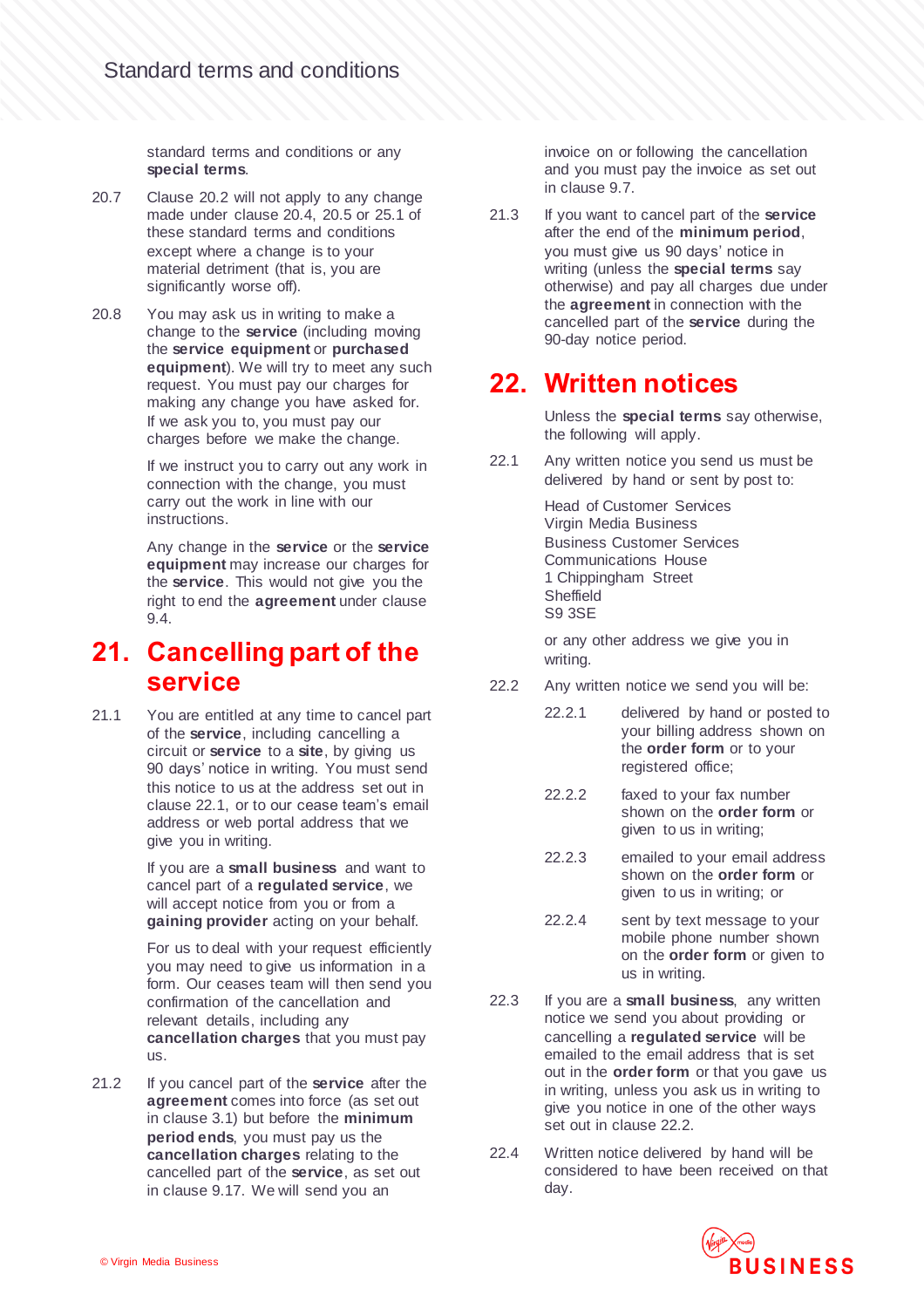Written notice sent by post will be considered to have been received three days after the date it was posted.

Written notice sent by fax will be considered to have been received when it is sent, as long as the sender receives a transmission report confirming that the fax has been sent correctly.

Written notice sent by email will be considered to have been received on the **working day** it is first stored in the email inbox of the person the notice was emailed to.

Written notice sent by text message will be considered to have been received on the **working day** the notice is first stored in the message inbox of the person the notice was texted to.

22.5 If you send us written notice to end the **agreement** or cancel any part of the **service** you must make sure that you keep a copy of the notice and proof of delivery.

#### **23. Confidentiality**

- 23.1 When you or we provide confidential information (information which you or we mark as confidential or which is clearly confidential) to the other, the person receiving the confidential information (the receiver) gives the person providing the confidential information (the provider) the following assurances.
	- 23.1.1 The receiver will keep confidential information the provider gives in discussions leading to the **agreement**, and then in connection with the **agreement**, private.
	- 23.1.2 The receiver can give the provider's confidential information, to the extent necessary and in strict confidence, to their employees, agents and subcontractors involved in providing or using the **service**, as the case may be. The receiver will not release all or some of the provider's confidential information to any other person without the provider's permission in writing.
- 23.1.3 The receiver will only use the provider's confidential information in connection with providing or using the **service**, as the case may be, and not for their own benefit or the benefit of anyone else.
- 23.2 You must not reveal the terms of the **agreement** to any third party, or make any announcements about its contents, without our permission in writing. We may tell others that you are a customer of ours and issue agreed press releases, promotional material and case studies in line with clause 25.13, but we will not otherwise reveal the terms of the **agreement** to any third party without your permission in writing.
- 23.3 The confidentiality obligations in clauses 23.1 and 23.2 will not apply if any court, government or regulator requires the receiver to reveal the confidential information (but only to the extent required by **law**). Unless the **law** does not allow this, the receiver will give the provider written notice, as soon as reasonably possible, about their confidential information being released.
- 23.4 The confidentiality obligations in clauses 23.1 and 23.2 will not extend to confidential information which:
	- 23.4.1 became available to the public in a way other than through the receiver's negligence or failure to meet an obligation under this **agreement**;
	- 23.4.2 the receiver already knew before the provider gave it them; or
	- 23.4.3 was given by a third party who did not receive it in confidence.
- 23.5 Clause 23 will stay in force after the **agreement** or any part of it ends.

#### **24. Data protection**

- 24.1 This clause will apply to the extent that we **process personal data** on your behalf in the course of providing the **equipment** or **service** under this **agreement**.
- 24.2 You will be the **data controller** of the **personal data** that is provided to us for **processing** under this **agreement** and

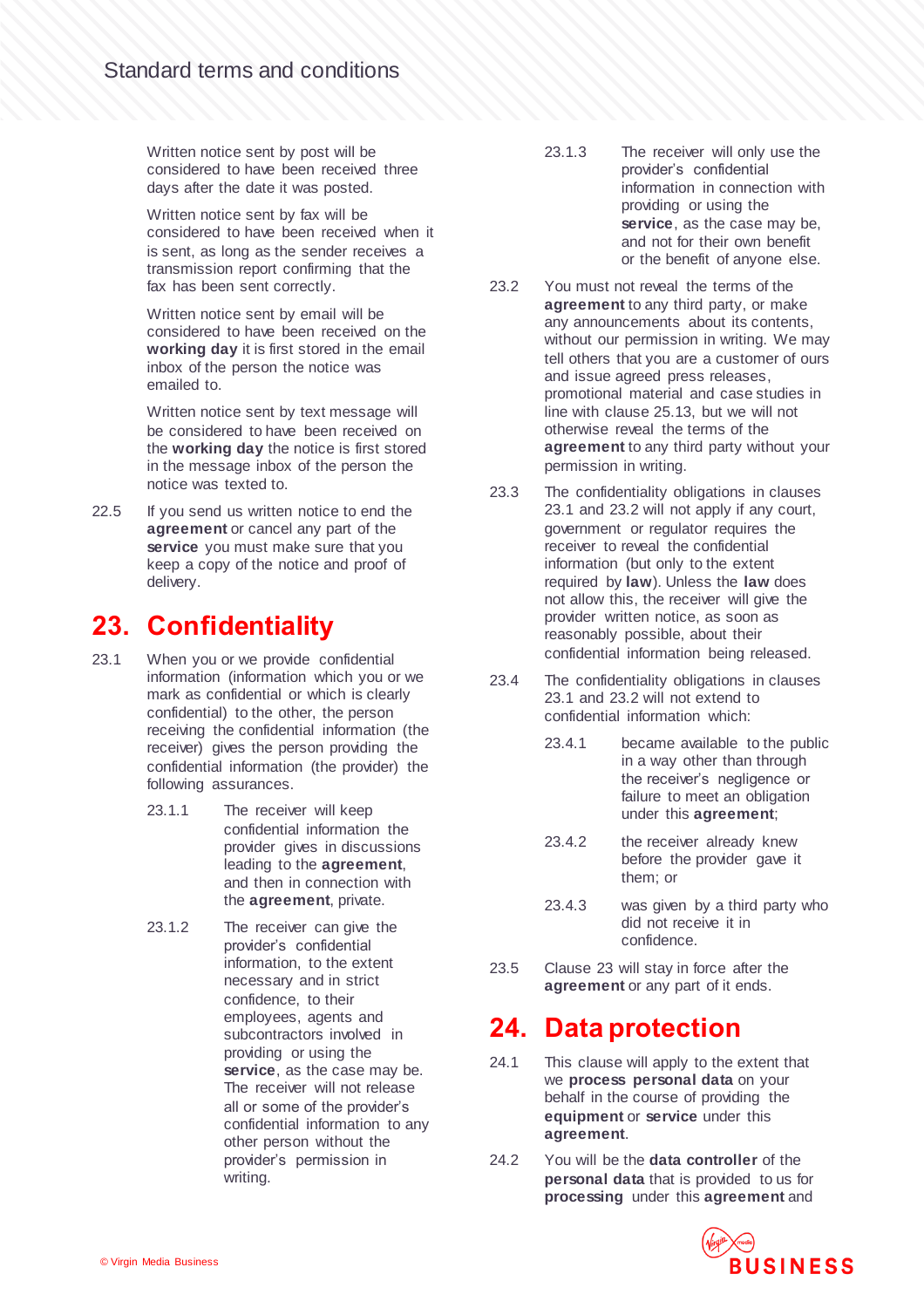we will act as a **data processor** on your behalf.

- 24.3 Under this **agreement**, you will be responsible for:
	- 24.3.1 complying with all **data protection legislation** in respect of your use of our services, your **processing** of the **personal data** and any **processing** instructions you give us.
	- 24.3.2 ensuring you have the right to collect, provide access to or transfer the **personal data** to us for **processing** under this **agreement**.
	- 24.3.3 ensuring that you will not disclose (or permit any **data subject** to disclose) any special categories of data to us for **processing**.
- 24.4 We will **process** the **personal data** to the extent necessary to provide you with the **equipment** or **service** and in accordance with your reasonable instructions (including the reasonable instructions of any users accessing the **service** on your behalf) as set out in the **agreement** or otherwise in writing, and in doing so we will comply with the **data protection legislation**.
- 24.5 We will ensure that any of our personnel authorised to **process** the **personal data** will be subject to a duty of confidentiality.
- 24.6 We will take the following security measures:
	- 24.6.1 implement appropriate technical and organisational measures to protect the **personal data** from accidental or unlawful destruction, loss, alteration, unauthorised disclosure or access (a **data breach**).
	- 24.6.2 Upon becoming aware of a data breach, we will notify you without undue delay. We will make reasonable efforts to identify the cause of the **data breach** and to take such steps as we deem necessary and reasonable to mitigate the effects of such **data breach**, to the extent that such steps

are within our reasonable control.

- 24.6.3 We will make reasonable efforts to provide such information as you may reasonably require to enable you to fulfil any **data breach** reporting obligations under the **GDPR**.
- 24.7 You agree that we may engage our **group companies** and third party subprocessors (collectively **sub-processors**) to **process personal data** on our behalf, provided that:
	- 24.7.1 We maintain an up-to-date list of **sub-processors** which will be available on request.
	- 24.7.2 We impose on such **subprocessors** data protection terms that require them to protect the **personal data** to the standard required by **data protection legislation**.
	- 24.7.3 We remain liable for any breach of the **data protection legislation** caused by our **sub-processor** when **processing personal data** under this **agreement.**
- 24.8 We will not **process** or otherwise transfer any **personal data** outside the European Economic Area or to any international organisations unless we have appropriate assurances from that third party that the **personal data** will only be **processed** in compliance with **data protection legislation** (which will be satisfied and evidenced by us entering into a contract with that third party which contains the **model contract clauses**).
- 24.9 Taking into account the nature of the **processing** and information available to us, we will provide reasonable assistance to you to allow you to comply with your obligations in relation to: (i) security measures; (ii) notifying **data breaches**; and data privacy assessments.

We will be entitled to recover our reasonable costs of providing such assistance to you.

24.10 We will make available to you all information reasonably requested by you in writing to demonstrate our compliance with the obligations set out in this clause

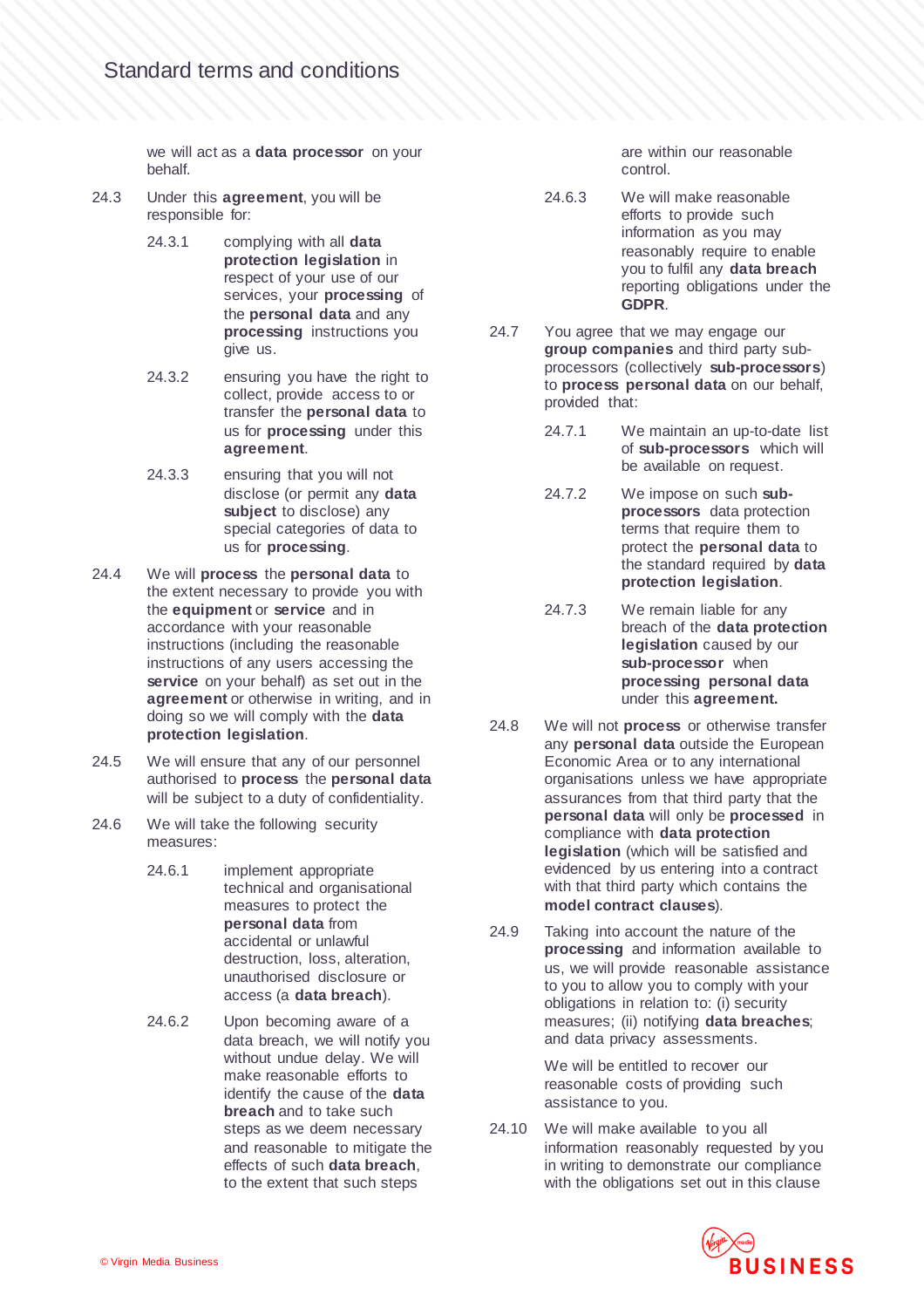24, and we will contribute to audits, including inspections, to verify compliance with such obligations conducted by you or an independent third party auditor acting under your direction. Such audits or inspections may take place no more than once per calendar year and will be at your cost. You will give us not less than 30 days' prior written notice of any such audit or inspection, and such audit or inspection will be carried out during our normal working hours with minimal disruption to our business.

24.11 Upon expiry or termination of this **agreement**, we will, at your request, delete or return to you the **personal data processed** under this **agreement**, unless storage is required by law.

#### **25. Marketing and your information**

- 25.1 When you ask for our services, we will check the following records about you, your **group companies** and your business partners.
	- 25.1.1 Our own records.
	- 25.1.2 Personal and business records at credit-reference agencies. When creditreference agencies receive a search from us they will note this on your business credit file, and this may be seen by other companies. The creditreference agencies will give us both public records (including the electoral register) and shared credit and fraud-prevention information.
	- 25.1.3 Records held by fraudprevention agencies.
	- 25.1.4 If you are a director, we will get confirmation from creditreference agencies that the residential address you have given us is the same as that shown on the restricted register of directors' usual addresses at Companies House.
- 25.2 We will make checks such as assessing your application for the **service** and confirming identities to prevent and

detect crime and money laundering. We may also make occasional searches with credit-reference agencies and fraudprevention agencies to manage your account with us.

25.3 We will send credit-reference agencies information you give us, including information on your business and its owners. The credit-reference agencies will record the information and may create a record of the name and address of your business and its owners (if there is not one already).

> We will give credit-reference agencies details of your account with us and how you manage it.

- 25.4 If you do not pay amounts you owe us, in full and on time, credit-reference agencies will record the debt. Creditreference agencies and fraud-prevention agencies may supply this information to other organisations so they can carry out checks, trace where you are and recover debts that you owe. Such records stay on file for six years after the relevant account is closed, whether or not you have cleared the debt. If you do not make payments that you owe us, we will trace you to recover the debt.
- 25.5 We will carry out a search to check your identity. This involves checking the details you give us against those held on databases which credit-reference agencies and fraud-prevention agencies have access to, including the electoral register. A record of this search will be kept, and other companies may use it to help them check your identity. We may also pass information to financial institutions and other organisations involved in preventing fraud, to protect us and our customers from theft and fraud.
- 25.6 If you give us false or inaccurate information and we suspect or identify fraud, we will record this and may pass this information to fraud-prevention agencies and other organisations involved in investigating crime and preventing fraud. We and organisations from other countries can see and use, in other countries, the information recorded by fraud-prevention agencies.
- 25.7 We may monitor and record our telephone conversations with you in order to maintain the quality of our customer services and for training purposes.

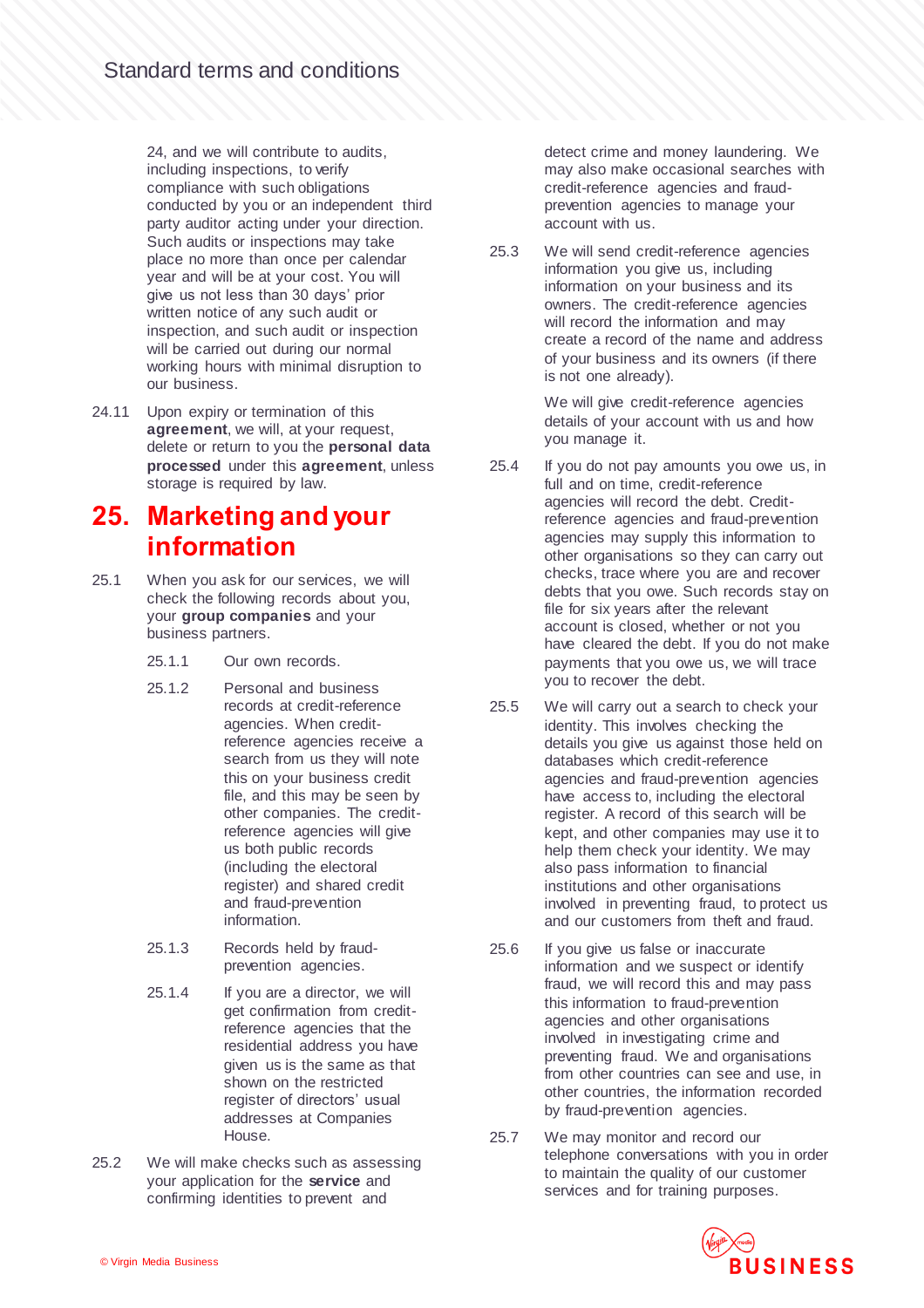- 25.8 We can pass on information that describes the habits, usage patterns and characteristics of all or groups of our customers (including you). However, the information is anonymous and does not describe or reveal the identity of any particular customer.
- 25.9 Unless you have ticked the relevant boxes on the **order form**, or you have told us otherwise in writing, we may:
	- 25.9.1 use your information to send you information about other products or services we or our **group companies** has available; and
	- 25.9.2 provide your information to third parties so they can give you information about their products or services.
- 25.10 You authorise us to give your name and other contact details to the emergency services. Unless you tell us in writing that you withdraw that authorisation, we will also be authorised to provide those details to other communications operators and providers of directories. We will have no liability for any publication made by the emergency services or communications operators.
- 25.11 For the purpose of providing the **service** under the **agreement** you give us permission to use your personal information, together with other information from you, for the purposes of:
	- 25.11.1 providing you with the **service**, service information and updates;
	- 25.11.2 administration;
	- 25.11.3 credit scoring;
	- 25.11.4 carrying out identity checks;
	- 25.11.5 preventing fraud;
	- 25.11.6 monitoring and improving customer services;
	- 25.11.7 training;
	- 25.11.8 tracking and assessing the use of our services (which includes processing call, usage, billing and interactive information); and
	- 25.11.9 giving you access to corresponding services (for example, access to our cloud

service through your business broadband service).

for as long as we need to for these specified purposes, which may be after the **agreement** ends.

Occasionally, we may use third parties to process your personal information in the ways set out above. These third parties can only use the information in line with our instructions.

- 25.12 We may use any information you provide for the purposes set out in this clause 25, for other purposes you give permission for, or for any other purpose required by **law**. We can pass your information to any of our **group companies**, debt-collection agencies, credit-reference agencies, credit- or fraud-monitoring schemes, security agencies or credit providers. We can also provide such information to other providers of electroniccommunications services.
- 25.13 Unless you have ticked the relevant box on the **order form**, or you have told us otherwise in writing, you agree to be involved in any press release, promotional material or case studies relating to the **agreement** which we reasonably request.

#### **26. Test or trial services and promotional offers**

26.1 We may from time to time provide test services, trial services or promotional offers to some or all of our customers. Any separate terms and conditions we specify will apply to those services and offers. Unless those separate terms and conditions state otherwise, we will not have any liability under the **agreement** in connection with test or trial services or promotional offers. The terms and conditions of any test or trial services or promotional offers may require a change to the **agreement**. In this case, by accepting the services or offer you will be considered to have accepted the change to the **agreement**. Unless the terms and conditions of a test or trial service or promotional offer state otherwise, we may withdraw or change the service or offer for some or all of our customers at any time and without giving notice.

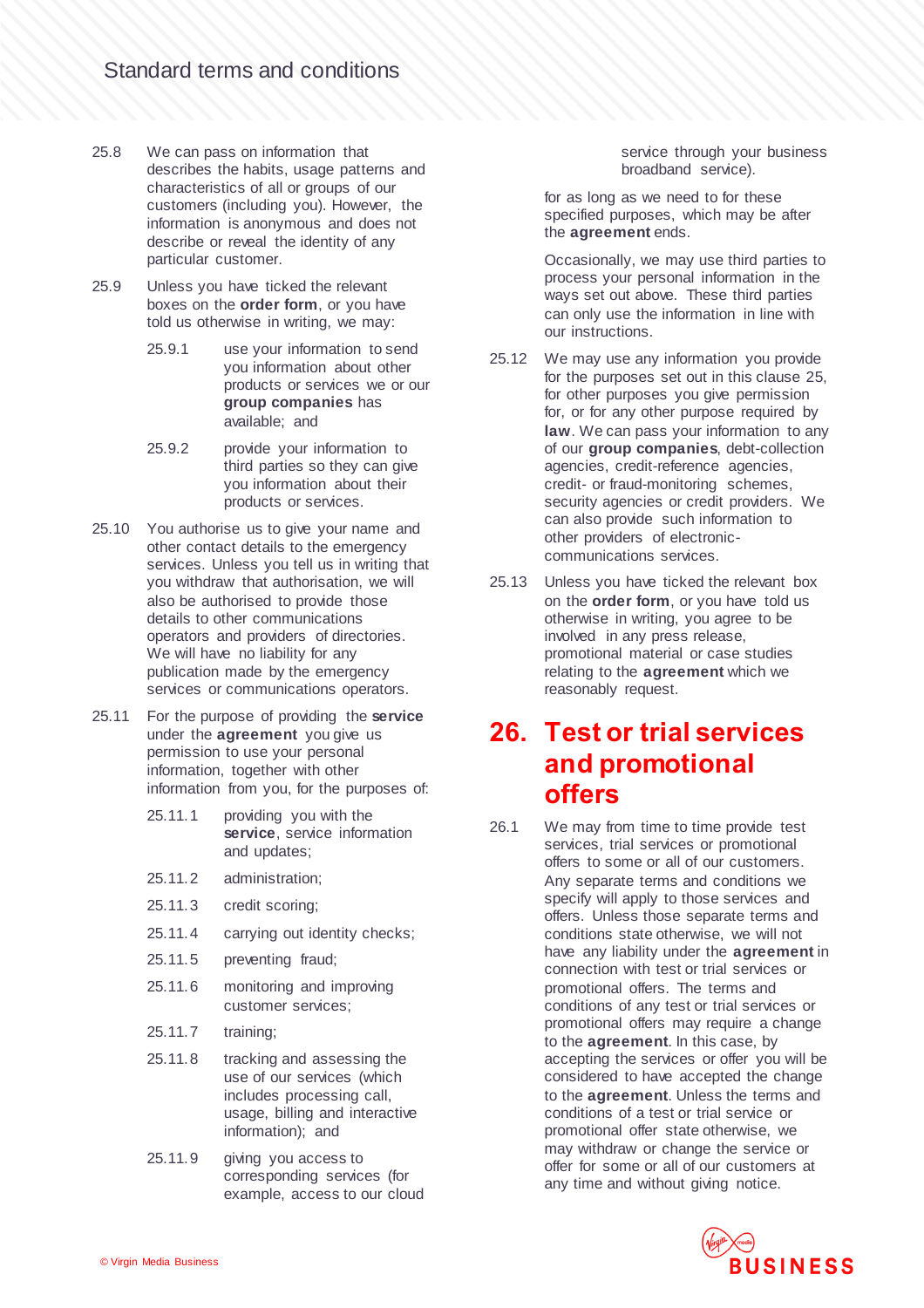#### **27. Entire agreement**

- 27.1 The **agreement** between you and us, together with any document referred to in it, is the whole agreement between you and us and replaces any previous drafts, agreements, and arrangements relating to the **service**.
- 27.2 You and we agree that neither of us has been encouraged to enter into the **agreement** by any representation or promise other than those contained in the **agreement**, and cannot take any action in respect of any other representation or promise, except in the case of fraud or a representation or promise that is central to the **agreement**. (However, clauses 15.4 and 15.5 will apply to any representation or promise that is central to the **agreement**.)

#### **28. Miscellaneous**

- 28.1 Except where the **agreement** states otherwise, the rights and remedies under the **agreement** are in addition to, and do not overrule, any other legal rights and remedies.
- 28.2 If we do not exercise, or delay in exercising, any right or remedy we have under the **agreement**, this does not mean we have given up that right, and so we may exercise it in the future.
- 28.3 If we exercise all or part of any right we have under the **agreement**, this will not prevent us from exercising that or any other right in the future.
- 28.4 If any court or other relevant authority finds that any part of the **agreement** is illegal or cannot be enforced, this will not affect the rest of the **agreement**. In these circumstances, you and we will discuss the affected part of the **agreement** to find a substitute that, as far as possible, results in the same economic effects and is legally binding.
- 28.5 If any part of the **agreement** is intended to stay in force after the **agreement** ends, that part will stay in force after the **agreement** ends for any reason.
- 28.6 Unless there are any relevant restrictions in the **agreement**, at any time after the date of this **agreement**, you or we may ask the other to complete any necessary paperwork, and take any action reasonably necessary, for the purpose of

giving you or us (as appropriate) the full benefit of your or our rights under the **agreement**. The one asking for the paperwork to be completed, or action carried out, will pay the reasonable costs that result from completing the paperwork or carrying out the action.

- 28.7 Nothing in the **agreement** forms a partnership between you and us, or makes you an agent of ours (or vice versa).
- 28.8 You and we agree that the **agreement** cannot be enforced by anyone (other than you and us) under the Contracts (Rights of Third Parties) Act 1999 or any amendment to it.

#### **29. Settling disputes**

- 29.1 If there is a dispute between you and us in connection with the **agreement**, and you and we cannot settle the dispute between ourselves within 30 days of giving the other notice of the dispute, you or we may refer the dispute for arbitration, or to the courts of England, in line with clause 30.
- 29.2 While the procedure set out in this clause 29 is being followed, and during any legal proceedings which may be ongoing or pending, you and we will both continue to meet our obligations under the **agreement**, but nothing in this clause prevents you or us from ending the **agreement** in line with these standard terms and conditions or any **special terms** that apply.
- 29.3 Nothing in this clause 29 prevents you or us from applying to a court for equitable relief (a range of remedies that a court has the power to grant) if damages alone would not be an adequate remedy for breaking the **agreement**.

#### **30. Governing law and arbitration**

- 30.1 The **agreement** and any obligations arising from or connected with it will be governed by, and interpreted according to, English **law**.
- 30.2 Any dispute arising under the **agreement** which does not involve:
	- 30.2.1 a complicated issue of **law**; or

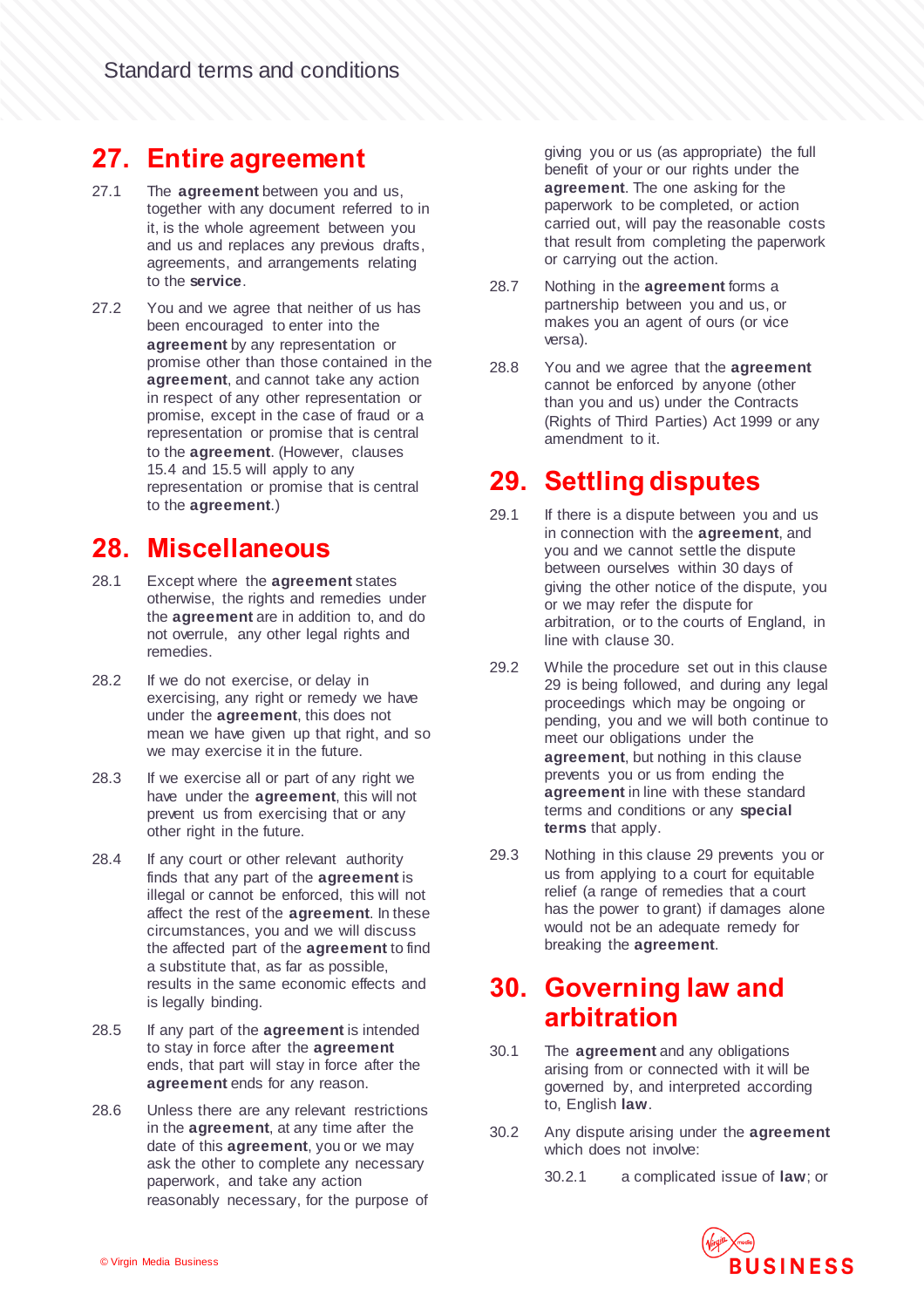#### 30.2.2 an amount of more than £5,000;

may be referred to arbitration or other appropriate method of dispute resolution.

- 30.3 If any legal action or proceedings arise in connection with the **agreement** (whether arising out of contractual or noncontractual obligations), you and we accept that only the English courts have the power to decide on such action or proceedings.
- 30.4 We are fully committed to dealing with all complaints, fully and fairly, and within a reasonable time. If you'd like to find out how we deal with complaints, please see Our Complaint Resolution Code of Practice. This is in the 'Code of Practice' section on **our website** at www.virginmediabusiness.co.uk, or you can phone our Customer Services team on 0800 052 0800 to ask us for a copy.